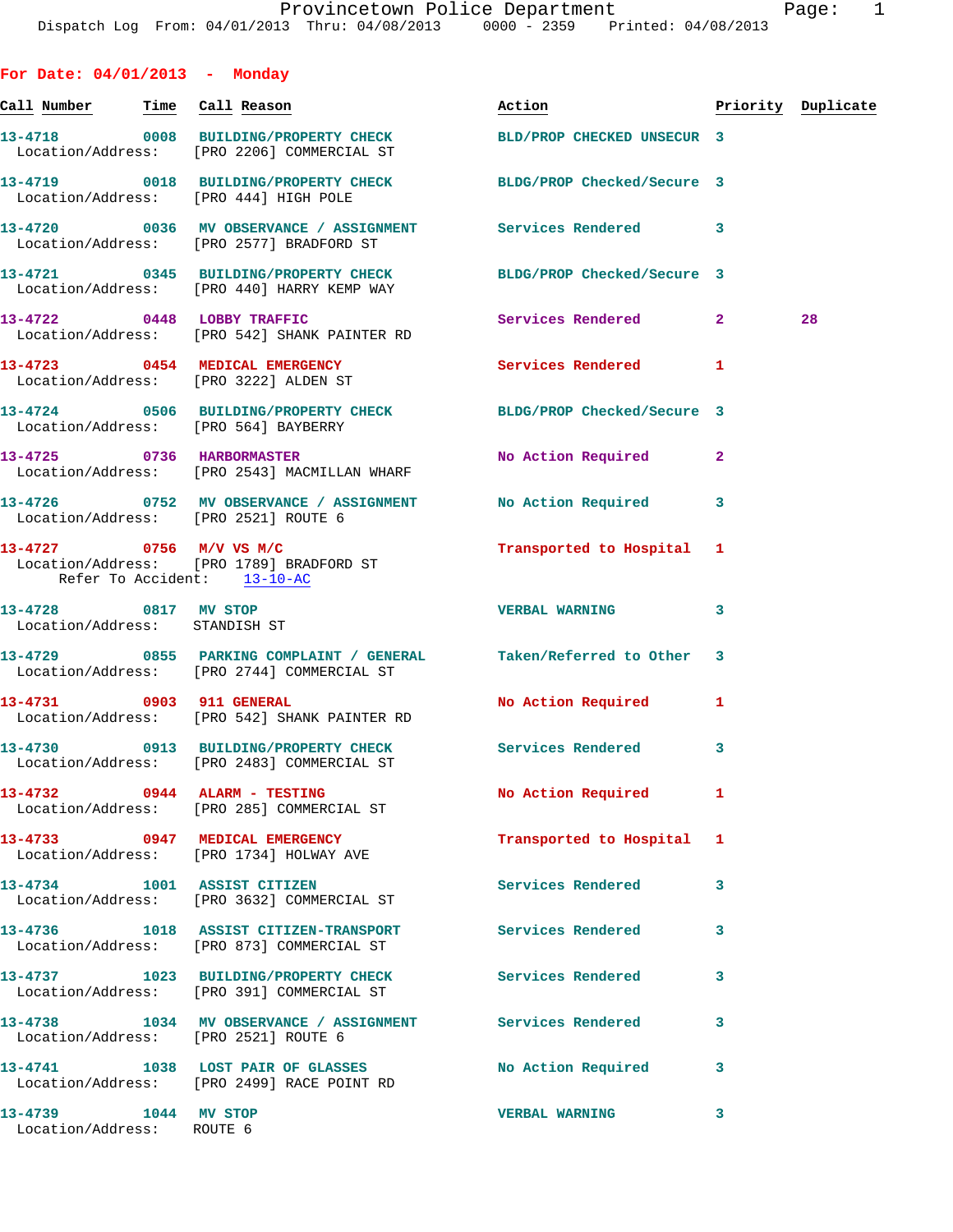|                                                           | 13-4740 1047 SERVE RESTRAINING ORDER Services Rendered 2<br>Location/Address: [PRO 542] SHANK PAINTER RD            |                           |                |
|-----------------------------------------------------------|---------------------------------------------------------------------------------------------------------------------|---------------------------|----------------|
| 13-4742 1110 FOLLOW UP                                    | Location/Address: [PRO 25] BRADFORD ST                                                                              | SPOKEN TO                 | $\overline{2}$ |
|                                                           | 13-4743 1214 MV OBSERVANCE / ASSIGNMENT Citation/Warning Issued 3<br>Location/Address: HARRY KEMP WAY + BREWSTER ST |                           |                |
|                                                           | 13-4744 1219 ALARM - TESTING<br>Location/Address: [PRO 112] COMMERCIAL ST                                           | Services Rendered 1       |                |
|                                                           | 13-4745 1231 MV STOP<br>Location/Address: ARCH ST + BRADFORD ST                                                     | <b>VERBAL WARNING</b>     | 3              |
| 13-4746 1233 EXPIRED LIC                                  | Location/Address: [PRO 542] SHANK PAINTER RD                                                                        | SPOKEN TO                 | $\mathbf{2}$   |
| 13-4747 1241 MV STOP                                      | Location/Address: BRADFORD ST + HIGH POLE HILL                                                                      | No Action Required        | 3              |
| Refer To Accident: 13-12-AC                               | 13-4748 1312 MV HIT & RUN<br>Location/Address: ROUTE 6 + CONWELL ST                                                 | Could Not Locate          | $\overline{2}$ |
|                                                           | 13-4749 1338 MV OBSERVANCE / ASSIGNMENT No Action Required 3<br>Location/Address: [PRO 2952] SHANKPAINTER RD        |                           |                |
|                                                           | 13-4750 1344 MV STOP<br>Location/Address: SHANK PAINTER RD + CAPTAIN BERTIE RD                                      | <b>VERBAL WARNING</b>     | 3              |
|                                                           | 13-4751 1351 ASSIST AGENCY / PARKING EXP Services Rendered<br>Location/Address: [PRO 588] SHANK PAINTER RD          |                           | 3              |
|                                                           | 13-4752 1402 911 GENERAL-MISDIAL<br>Location/Address: [PRO 2474] BRADFORD ST                                        | Services Rendered         | 1              |
| 13-4753 1509 FOLLOW UP                                    | Location/Address: [PRO 542] SHANK PAINTER RD                                                                        | SPOKEN TO                 | $\overline{2}$ |
|                                                           | 13-4754 1551 PARK, WALK & TALK<br>Location: [PRO 3431] LOPES SQUARE                                                 | Services Rendered         | $\overline{a}$ |
|                                                           | 13-4755 1557 LOST SONY CAMERA/TURQUOISE CS Services Rendered 3<br>Location/Address: [PRO 3121] COMMERCIAL ST        |                           |                |
|                                                           | 13-4756 1610 PARK, WALK & TALK<br>Location/Address: [PRO 208] COMMERCIAL ST                                         | Services Rendered         | $\mathbf{2}$   |
|                                                           | 13-4757 1639 MV OBSERVANCE / ASSIGNMENT Services Rendered 3<br>Location/Address: [PRO 2513] ROUTE 6                 |                           |                |
|                                                           | 13-4758 1648 DR ORDERED TRANSPORT<br>Location/Address: [PRO 2904] WEST VINE ST                                      | Transported to Hospital 1 |                |
|                                                           | 13-4759 1704 FOUND DOG/REUNITED W/ OWNER Services Rendered<br>Location/Address: [PRO 1578] HOWLAND ST               |                           | $\mathbf{2}$   |
| 13-4761 1722 THREATS                                      | Location/Address: [PRO 2539] RYDER ST                                                                               | Could Not Locate          | $\mathbf{2}$   |
| 13-4762 1736 SERVICE CALL                                 | Location/Address: [PRO 2519] ROUTE 6                                                                                | Services Rendered         | 3              |
|                                                           | 13-4763 1747 TOWN MEETING<br>Location/Address: [PRO 105] COMMERCIAL ST                                              | Services Rendered         | $\mathbf{2}$   |
| 13-4764 1802 MV COMPLAINT<br>Location/Address: TREMONT ST |                                                                                                                     | Services Rendered         | $\overline{2}$ |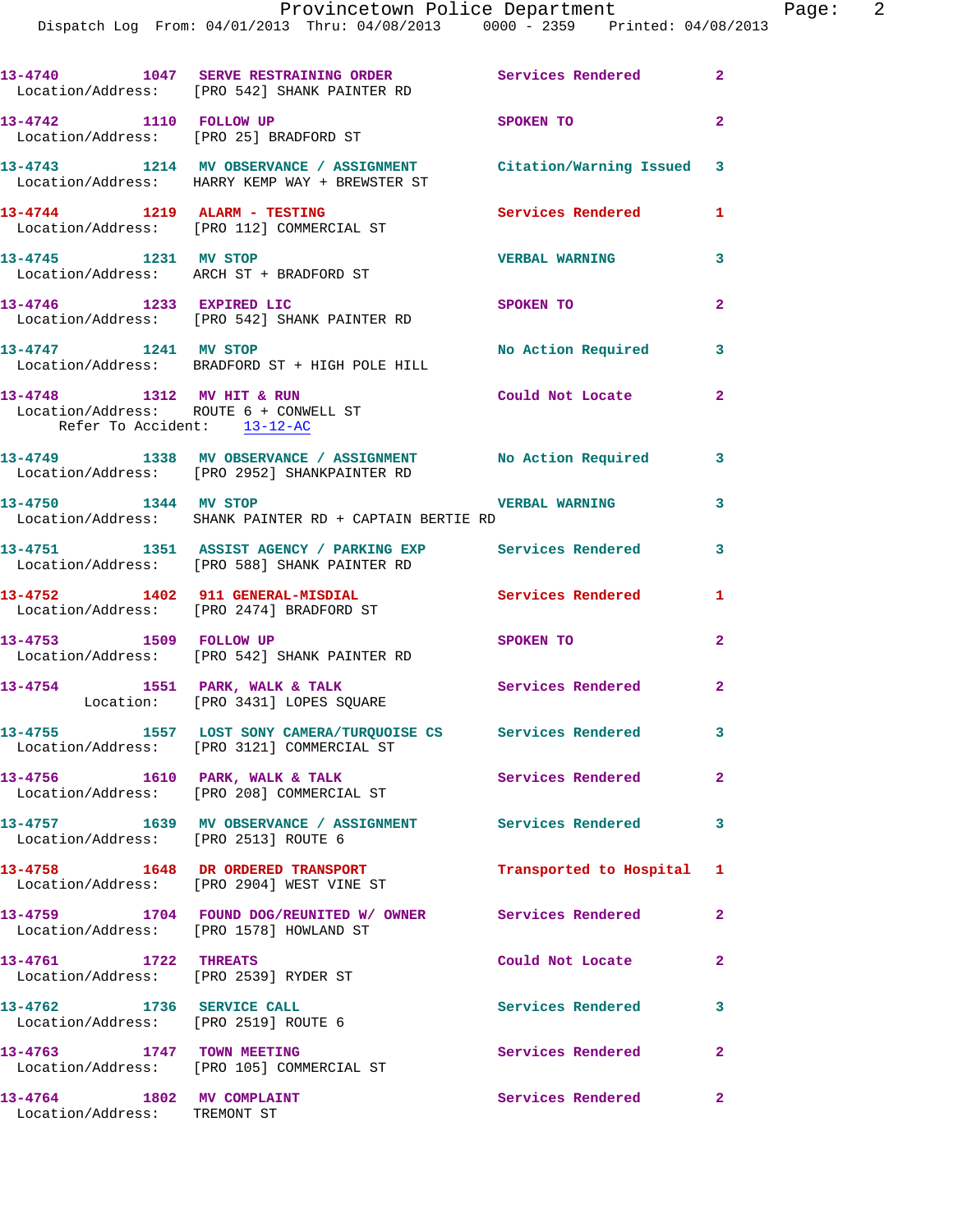|                                                                       |                                                                            | Provincetown Police Department<br>Dispatch Log From: 04/01/2013 Thru: 04/08/2013 0000 - 2359 Printed: 04/08/2013 | Page: 3 |
|-----------------------------------------------------------------------|----------------------------------------------------------------------------|------------------------------------------------------------------------------------------------------------------|---------|
|                                                                       | Location/Address: [PRO 2206] COMMERCIAL ST                                 | 13-4765 1925 BUILDING/PROPERTY CHECK BLDG/PROP Checked/Secure 3                                                  |         |
|                                                                       |                                                                            | 13-4766 2345 BUILDING/PROPERTY CHECK BLDG/PROP Checked/Secure 3<br>Location/Address: [PRO 545] SHANK PAINTER RD  |         |
|                                                                       |                                                                            | 13-4767 2350 BUILDING/PROPERTY CHECK BLDG/PROP Checked/Secure 3<br>Location/Address: [PRO 3259] MACMILLAN        |         |
| For Date: $04/02/2013$ - Tuesday                                      |                                                                            |                                                                                                                  |         |
|                                                                       | Location/Address: BRADFORD ST + RYDER ST                                   | 13-4768 0035 MV OBSERVANCE / ASSIGNMENT Services Rendered 3                                                      |         |
|                                                                       |                                                                            | 13-4769 0039 BUILDING/PROPERTY CHECK BLDG/PROP Checked/Secure 3<br>Location/Address: [PRO 2898] JEROME SMITH RD  |         |
|                                                                       | Location/Address: BRADFORD ST + PLEASANT ST                                | 13-4770 0100 WRITTEN WARNING 89/9, 90/20 Citation/Warning Issued 3                                               |         |
|                                                                       | Location/Address: [PRO 2206] COMMERCIAL ST                                 | 13-4771 0138 BUILDING/PROPERTY CHECK BLDG/PROP Checked/Secure 3                                                  |         |
|                                                                       | Location/Address: [PRO 3030] TIN PAN ALLEY RD                              | 13-4772 0210 BUILDING/PROPERTY CHECK BLDG/PROP Checked/Secure 3                                                  |         |
|                                                                       | Location/Address: [PRO 1638] COMMERCIAL ST                                 | 13-4773 0256 BUILDING/PROPERTY CHECK BLDG/PROP Checked/Secure 3                                                  |         |
| Location/Address: [PRO 3287] ROUTE 6                                  |                                                                            | 13-4774 0316 BUILDING/PROPERTY CHECK BLDG/PROP Checked/Secure 3                                                  |         |
| Location/Address: [PRO 444] HIGH POLE                                 |                                                                            | 13-4775 0348 BUILDING/PROPERTY CHECK BLDG/PROP Checked/Secure 3                                                  |         |
|                                                                       | Location/Address: [PRO 488] MAYFLOWER AVE                                  | 13-4776 0508 BUILDING/PROPERTY CHECK BLDG/PROP Checked/Secure 3                                                  |         |
|                                                                       | 13-4777 0543 FIRE, STRUCTURE<br>Location/Address: [PRO 1584] MONTELLO ST   | Extinguished<br>$\mathbf{1}$                                                                                     |         |
|                                                                       | 13-4778 0619 LOBBY TRAFFIC<br>Location/Address: [PRO 542] SHANK PAINTER RD | Services Rendered 2                                                                                              | 36      |
|                                                                       | 13-4779 0633 NOBLE NOT CALLING                                             | Services Rendered 3                                                                                              |         |
| Location/Address: [PRO 3287] ROUTE 6                                  |                                                                            | 13-4780 0727 BUILDING/PROPERTY CHECK BLDG/PROP Checked/Secure 3                                                  |         |
|                                                                       | 13-4781 0737 HARBORMASTER<br>Location/Address: [PRO 2543] MACMILLAN WHARF  | No Action Required<br>$\mathbf{2}$                                                                               |         |
| Location/Address: COMMERCIAL ST                                       |                                                                            | 13-4782 0747 PARK, WALK & TALK NO Action Required 2                                                              |         |
| Location/Address: [OT] YARMOUTH RD                                    |                                                                            | 13-4783 0817 ASSIST AGENCY / MUTUAL AID Taken/Referred to Other 3                                                |         |
| Location/Address: [PRO 571] ALDEN ST                                  |                                                                            | 13-4784 0847 BUILDING/PROPERTY CHECK BLDG/PROP Checked/Secure 3                                                  |         |
| 13-4785 0917 FOLLOW UP                                                | Location/Address: [PRO 542] SHANK PAINTER RD                               | SPOKEN TO<br>$\mathbf{2}$                                                                                        |         |
| Location/Address: [PRO 1560] CONANT ST<br>Refer To Accident: 13-11-AC | 13-4786 0918 MV ACCIDENT                                                   | Services Rendered<br>$\mathbf{1}$                                                                                |         |
|                                                                       | Location/Address: [PRO 2977] COMMERCIAL ST                                 | 13-4789 0956 COMPLAINT-STOLEN PROPERTY Services Rendered 3                                                       |         |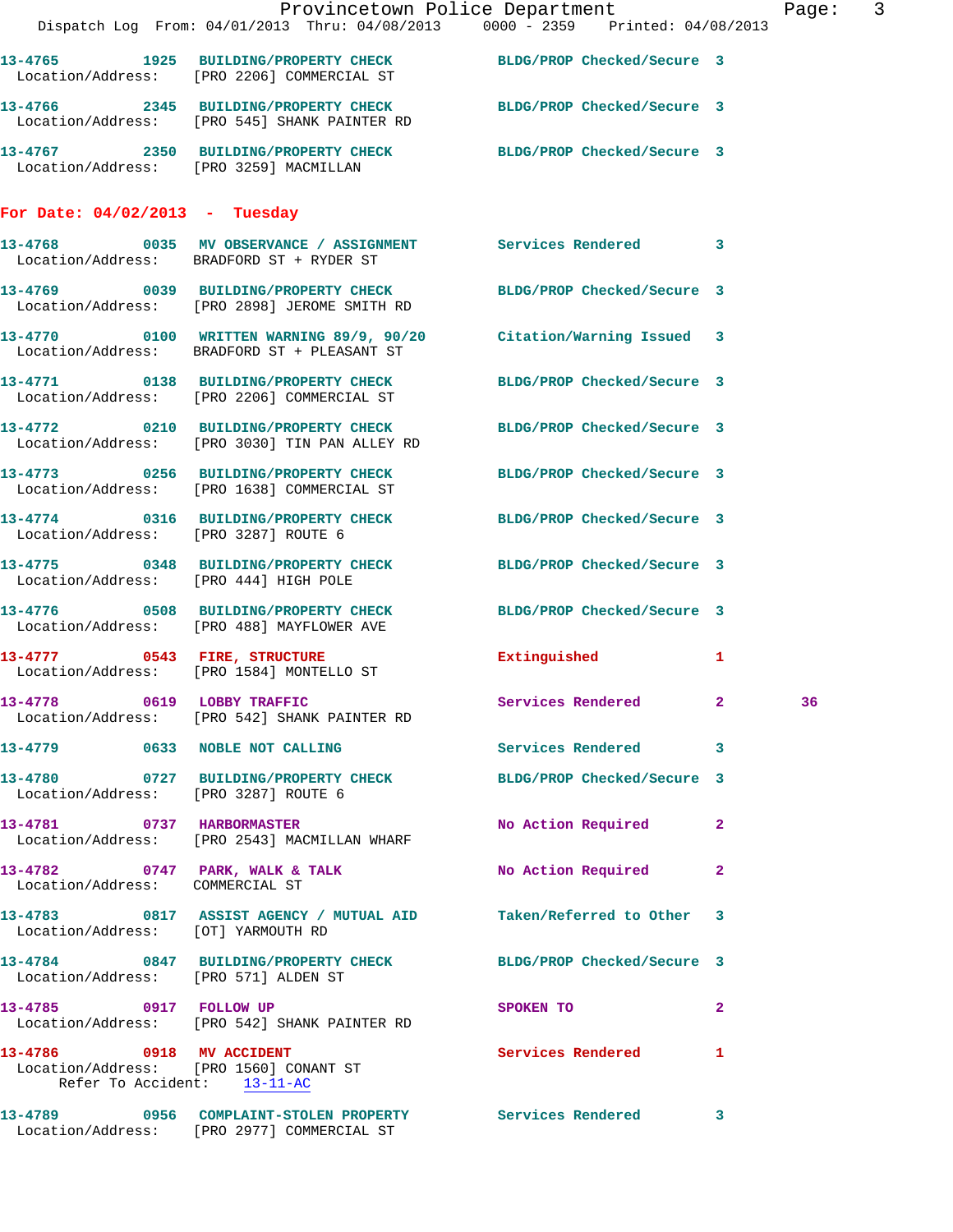Dispatch Log From: 04/01/2013 Thru: 04/08/2013 0000 - 2359 Printed: 04/08/2013

**13-4791 1025 BUILDING/PROPERTY CHECK BLDG/PROP Checked/Secure 3**  Location/Address: [PRO 3317] CEMETERY RD **13-4792 1025 BUILDING/PROPERTY CHECK BLDG/PROP Checked/Secure 3**  Location/Address: [PRO 3318] CEMETERY RD **13-4793 1031 KEEP THE PEACE No Action Required 2**  Location/Address: SHANKPAINTER RD **13-4794 1035 COMPLAINT-FRAUD SPOKEN TO 3**  Location/Address: [PRO 3044] COMMERCIAL ST **13-4796 1039 COMPLAINT SPOKEN TO 3**  Location/Address: [PRO 197] COMMERCIAL ST **13-4795 1046 FOLLOW UP SPOKEN TO 2**  Location/Address: [PRO 540] SHANK PAINTER RD **13-4797 1110 MV OBSERVANCE / ASSIGNMENT No Action Required 3**  Location/Address: STANDISH AVE **13-4798 1118 ASSIST AGENCY / MUTUAL AID Taken to Family/Guardian 3**  Location/Address: [PRO 3030] TIN PAN ALLEY RD **13-4799 1138 KEEP THE PEACE Unfounded 2**  Location/Address: [PRO 3708] SHANKPAINTER RD **13-4800 1222 ASSIST CITIZEN Services Rendered 3**  Location/Address: [PRO 542] SHANK PAINTER RD **13-4801 1233 FOLLOW UP No Action Required 2**  Location/Address: [PRO 540] SHANK PAINTER RD **13-4802 1238 ASSIST CITIZEN Services Rendered 3**  Location/Address: [PRO 542] SHANK PAINTER RD 13-4803 1258 FOLLOW UP **No Action Required** 2 Location/Address: [PRO 2977] COMMERCIAL ST **13-4804 1305 ASSIST CITIZEN No Action Required 3**  Location/Address: [PRO 2645] SHANK PAINTER RD **13-4805 1335 PARKING COMPLAINT / GENERAL GONE ON ARRIVAL 3**  Location/Address: [PRO 3456] RYDER ST EXT **13-4806 1439 MEDICAL EMERGENCY Transported to Hospital 1**  Location/Address: [PRO 440] HARRY KEMP WAY **13-4808 1523 911 GENERAL Services Rendered 1**  Location/Address: [PRO 3409] STANDISH ST **13-4809 1740 MV DISABLED Services Rendered 2**  Location/Address: [PRO 2513] ROUTE 6 **13-4810 1750 BUILDING/PROPERTY CHECK BLDG/PROP Checked/Secure 3**  Location/Address: [PRO 433] RYDER ST **13-4811 1752 LARCENY /FORGERY/ FRAUD SPOKEN TO 2**  Location/Address: [PRO 2496] BAYBERRY AVE **13-4812 1757 TOWN MEETING Services Rendered 2**  Location/Address: [PRO 105] COMMERCIAL ST **13-4813 1959 BUILDING/PROPERTY CHECK BLDG/PROP Checked/Secure 3**  Location/Address: [PRO 175] COMMERCIAL ST **13-4814 2023 BUILDING/PROPERTY CHECK BLDG/PROP Checked/Secure 3**  Location/Address: [PRO 306] COMMERCIAL ST **13-4815 2132 MV COMPLAINT Services Rendered 2**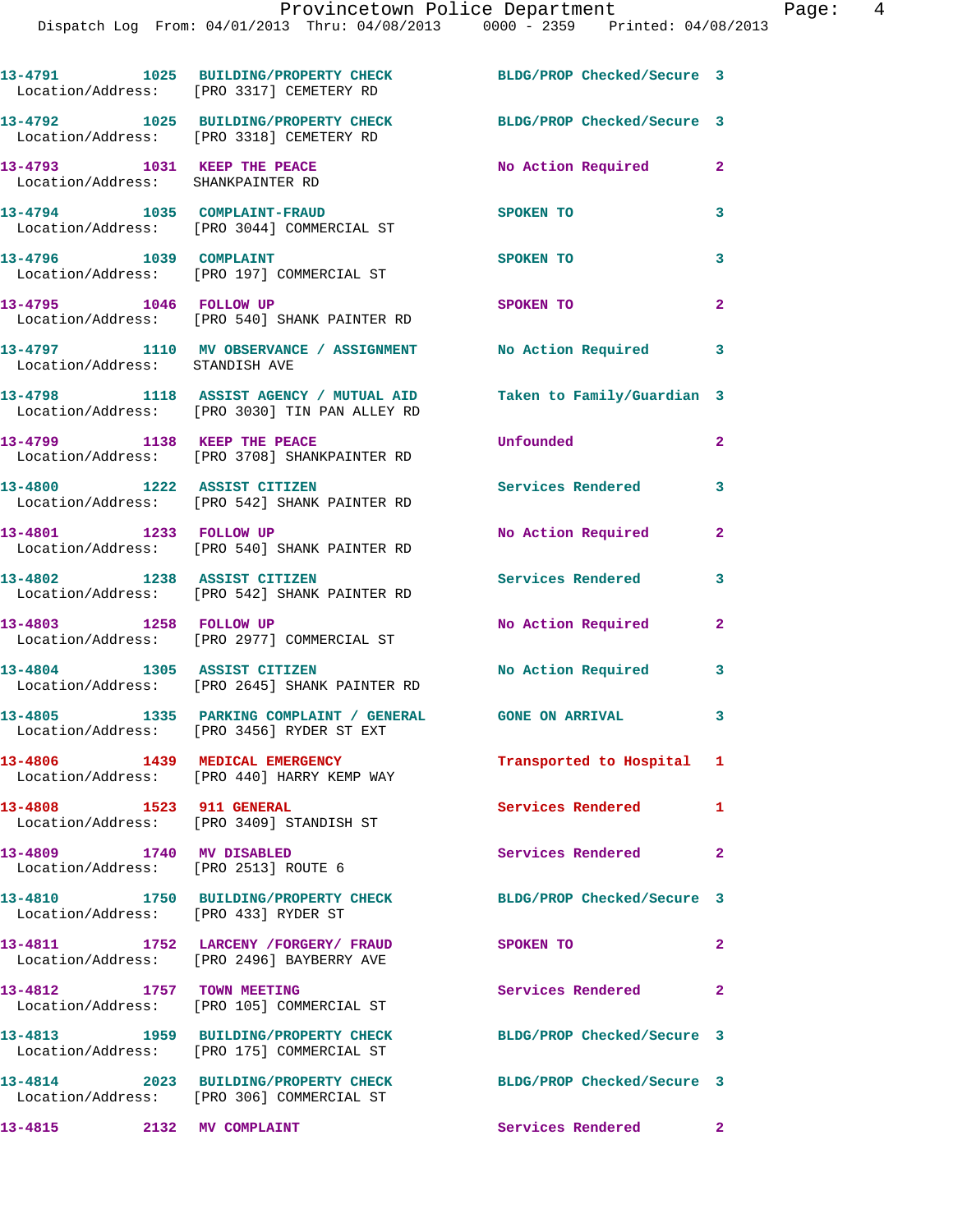|                                                                   | Provincetown Police Department<br>Dispatch Log From: 04/01/2013 Thru: 04/08/2013 0000 - 2359 Printed: 04/08/2013 |                                                             | Page: 5 |
|-------------------------------------------------------------------|------------------------------------------------------------------------------------------------------------------|-------------------------------------------------------------|---------|
|                                                                   | Location/Address: [PRO 3430] COMMERCIAL ST<br>Refer To Accident: 13-13-AC                                        |                                                             |         |
|                                                                   | 13-4816 2341 BUILDING/PROPERTY CHECK BLDG/PROP Checked/Secure 3<br>Location/Address: [PRO 530] SHANK PAINTER RD  |                                                             |         |
| Location/Address: [PRO 3287] ROUTE 6                              | 13-4817 2342 BUILDING/PROPERTY CHECK BLDG/PROP Checked/Secure 3                                                  |                                                             |         |
| For Date: $04/03/2013$ - Wednesday                                |                                                                                                                  |                                                             |         |
| Location/Address: [PRO 2807] ROUTE 6                              | 13-4818 0004 BUILDING/PROPERTY CHECK BLD/PROP CHECKED UNSECUR 3                                                  |                                                             |         |
|                                                                   | 13-4819 0039 MV OBSERVANCE / ASSIGNMENT Services Rendered 3<br>Location/Address: BRADFORD ST + STANDISH ST       |                                                             |         |
|                                                                   | 13-4820 0108 MV STOP<br>Location/Address: CONWELL ST + BRADFORD ST                                               | VERBAL WARNING 3                                            |         |
|                                                                   | 13-4821 0118 BUILDING/PROPERTY CHECK BLDG/PROP Checked/Secure 3<br>Location/Address: [PRO 1638] COMMERCIAL ST    |                                                             |         |
|                                                                   | 13-4822 0210 BUILDING/PROPERTY CHECK BLDG/PROP Checked/Secure 3<br>Location/Address: [PRO 545] SHANK PAINTER RD  |                                                             |         |
|                                                                   | 13-4823 0226 BUILDING/PROPERTY CHECK BLDG/PROP Checked/Secure 3<br>Location/Address: [PRO 3030] TIN PAN ALLEY RD |                                                             |         |
| Location/Address: [PRO 444] HIGH POLE                             | 13-4824 0358 BUILDING/PROPERTY CHECK BLDG/PROP Checked/Secure 3                                                  |                                                             |         |
|                                                                   | 13-4825 0430 BUILDING/PROPERTY CHECK BLDG/PROP Checked/Secure 3<br>Location/Address: [PRO 3259] MACMILLAN        |                                                             |         |
|                                                                   | 13-4826 0431 BUILDING/PROPERTY CHECK BLDG/PROP Checked/Secure 3<br>Location/Address: [PRO 3259] MACMILLAN        |                                                             |         |
|                                                                   | 13-4827 0528 LOBBY TRAFFIC<br>Location/Address: [PRO 542] SHANK PAINTER RD                                       | Services Rendered 2                                         | 20      |
|                                                                   | 13-4828 0614 BUILDING/PROPERTY CHECK BLDG/PROP Checked/Secure 3<br>Location/Address: [PRO 3163] WINTHROP ST      |                                                             |         |
|                                                                   | 13-4829 0729 BUILDING/PROPERTY CHECK BLDG/PROP Checked/Secure 3<br>Location/Address: [PRO 571] ALDEN ST          |                                                             |         |
|                                                                   | 13-4830 0737 HARBORMASTER ON/OFF DUTY Services Rendered 2<br>Location/Address: [PRO 2543] MACMILLAN WHARF        |                                                             |         |
| Location/Address: [PRO 2513] ROUTE 6                              | 13-4831 0751 MV OBSERVANCE / ASSIGNMENT No Action Required 3                                                     |                                                             |         |
| 13-4832 0808 MV STOP<br>Location/Address: ROUTE 6 + SNAIL RD      |                                                                                                                  | VERBAL WARNING 3                                            |         |
|                                                                   | 13-4833 6903 MV OBSERVANCE / ASSIGNMENT Services Rendered 3<br>Location/Address: [PRO 3257] SHANKPAINTER RD      |                                                             |         |
|                                                                   | 13-4834 0917 VERBAL WARNING 90/17 SPEED VERBAL WARNING<br>Location/Address: ROUTE 6 + HOWLAND ST                 | $\mathbf{3}$                                                |         |
|                                                                   | 13-4835 0920 MEDICAL EMERGENCY<br>Location/Address: [PRO 1486] PEARL ST                                          | Services Rendered 1                                         |         |
|                                                                   | 13-4836 0951 SERVE SUMMONS<br>Location/Address: [PRO 1892] SHANK PAINTER RD                                      | Services Rendered 3                                         |         |
| 13-4837 0957 ALARM - FIRE<br>Location/Address: [PRO 2807] ROUTE 6 |                                                                                                                  | False Alarm <b>Exercise Service Service</b><br>$\mathbf{1}$ |         |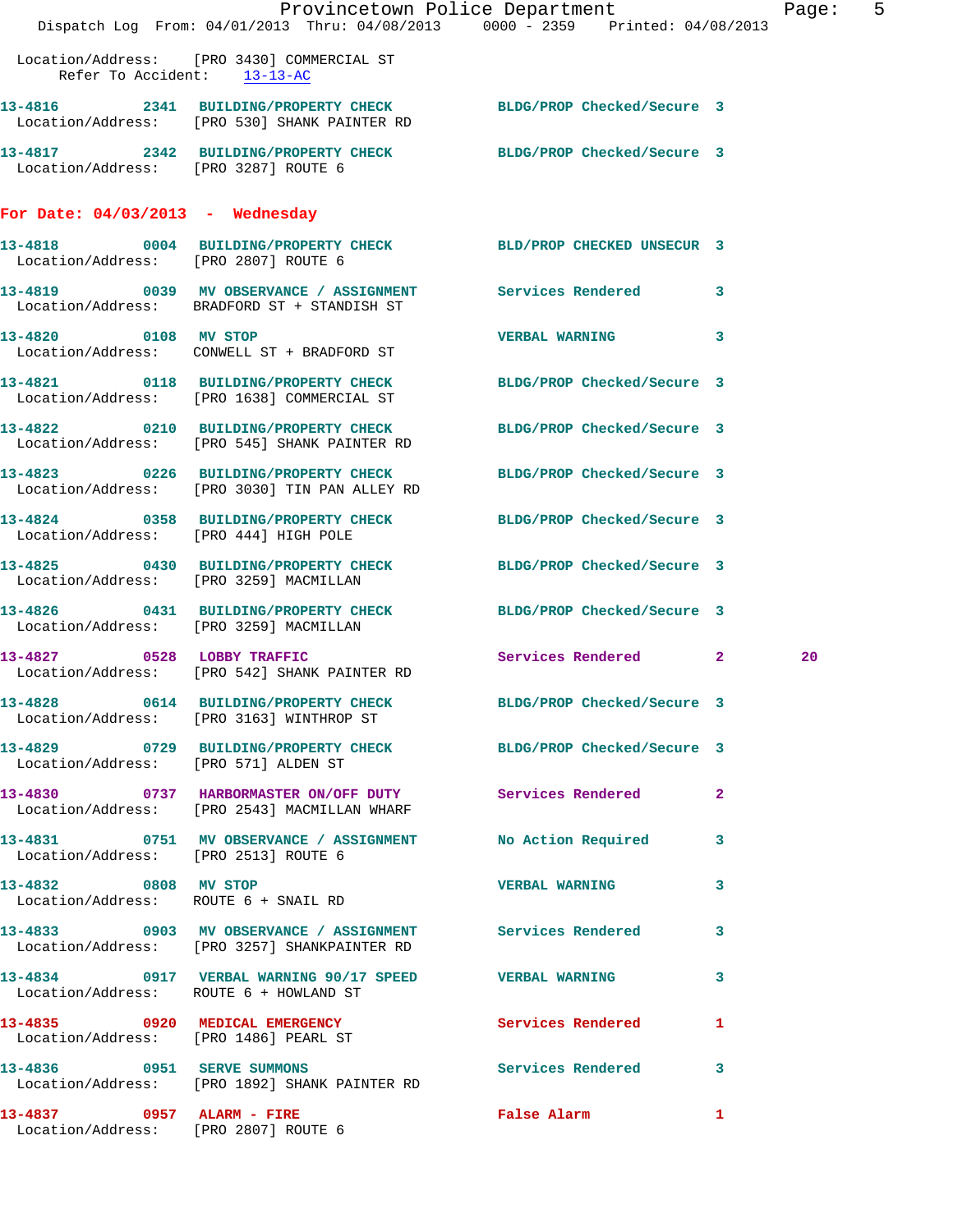## Provincetown Police Department Fage: 6

Dispatch Log From: 04/01/2013

| $\sqrt{D}$ $\mathbf{F}$ $\mathbf{M}$ $\mathbf{N}$ |                  | Corviges Pendered |                     |  |
|---------------------------------------------------|------------------|-------------------|---------------------|--|
|                                                   | Thru: 04/08/2013 | $0000 - 2359$     | Printed: 04/08/2013 |  |
|                                                   |                  |                   |                     |  |

| Location/Address: PROVINCE RD                                                      | 13-4838 1006 DUPMED WASHER/REMOVED Services Rendered 3                                                          |                            |                         |
|------------------------------------------------------------------------------------|-----------------------------------------------------------------------------------------------------------------|----------------------------|-------------------------|
|                                                                                    | 13-4839 1048 PARKING COMPLAINT / GENERAL Services Rendered 3<br>Location/Address: [PRO 667] COMMERCIAL ST       |                            |                         |
|                                                                                    | 13-4840 1059 BUILDING/PROPERTY CHECK<br>Location/Address: [PRO 3317] CEMETERY RD                                | BLDG/PROP Checked/Secure 3 |                         |
|                                                                                    | 13-4841 1134 MEDICAL EMERGENCY<br>Location/Address: [PRO 2647] SHANK PAINTER RD                                 | Services Rendered          | 1                       |
| 13-4842 1212 ASSIST CITIZEN                                                        | Location/Address: [PRO 1464] COMMERCIAL ST                                                                      | Services Rendered          | $\overline{\mathbf{3}}$ |
|                                                                                    | 13-4843 1213 ASSIST AGENCY / MUTUAL AID<br>Location/Address: [PRO 588] SHANK PAINTER RD                         | <b>VERBAL WARNING</b>      | 3                       |
|                                                                                    | 13-4844 1234 CEMENT VANDALISM<br>Location/Address: [PRO 2230] COMMERCIAL ST                                     | <b>Services Rendered</b> 3 |                         |
|                                                                                    | 13-4845 1237 VERBAL 90/14B FAIL TO SIGNAL VERBAL WARNING<br>Location/Address: BRADFORD ST + PRINCE ST           |                            | 3                       |
|                                                                                    | 13-4846 1253 MEDICAL EMERGENCY<br>Location/Address: [PRO 889] CONWELL ST                                        | <b>Services Rendered</b>   | 1                       |
|                                                                                    | 13-4847 1301 VERBAL CRACKED WINDSHIELD VERBAL WARNING<br>Location/Address: [PRO 2577] BRADFORD ST               |                            | $\mathbf{3}$            |
|                                                                                    | 13-4848 1506 BUILDING/PROPERTY CHECK<br>Location/Address: [PRO 2898] JEROME SMITH RD                            | BLDG/PROP Checked/Secure 3 |                         |
| 13-4849 1542 MV STOP<br>Location/Address: CEMETERY RD<br>Refer To Arrest: 13-33-AR |                                                                                                                 | Arrest(s) Made             | 3                       |
| 13-4850 1715 MV HIT & RUN<br>Refer To Accident: 13-14-AC                           | Location/Address: [PRO 175] COMMERCIAL ST                                                                       | <b>Services Rendered</b> 2 |                         |
| 13-4851 1718 MV STOP                                                               | Location/Address: [PRO 2577] BRADFORD ST                                                                        | VERBAL WARNING 3           |                         |
| 13-4852                                                                            | 1743 ASSIST CIT-GENERAL WORK<br>Location/Address: [PRO 399] COMMERCIAL ST                                       | <b>No Action Required</b>  | 3                       |
|                                                                                    |                                                                                                                 | BLDG/PROP Checked/Secure 3 |                         |
| 13-4854 1758 TOWN MEETING                                                          | Location/Address: [PRO 105] COMMERCIAL ST                                                                       | BLDG/PROP Checked/Secure 2 |                         |
|                                                                                    | 13-4855 2001 BUILDING/PROPERTY CHECK<br>Location/Address: [PRO 175] COMMERCIAL ST                               | BLDG/PROP Checked/Secure 3 |                         |
|                                                                                    | 13-4856 2004 BUILDING/PROPERTY CHECK<br>Location/Address: [PRO 1638] COMMERCIAL ST                              | BLDG/PROP Checked/Secure 3 |                         |
| 13-4857 2026 MV STOP                                                               | Location/Address: COURT ST + BRADFORD ST                                                                        | <b>VERBAL WARNING</b>      | 3                       |
| 13-4858 2048 ALARM - FIRE                                                          | Location/Address: [PRO 310] COMMERCIAL ST                                                                       | False Alarm                | 1                       |
|                                                                                    | 13-4859 2342 BUILDING/PROPERTY CHECK BLDG/PROP Checked/Secure 3<br>Location/Address: [PRO 545] SHANK PAINTER RD |                            |                         |
| 13-4860 2352 DISTURBANCE<br>Location/Address: CONWELL ST                           |                                                                                                                 | SPOKEN TO                  | 1                       |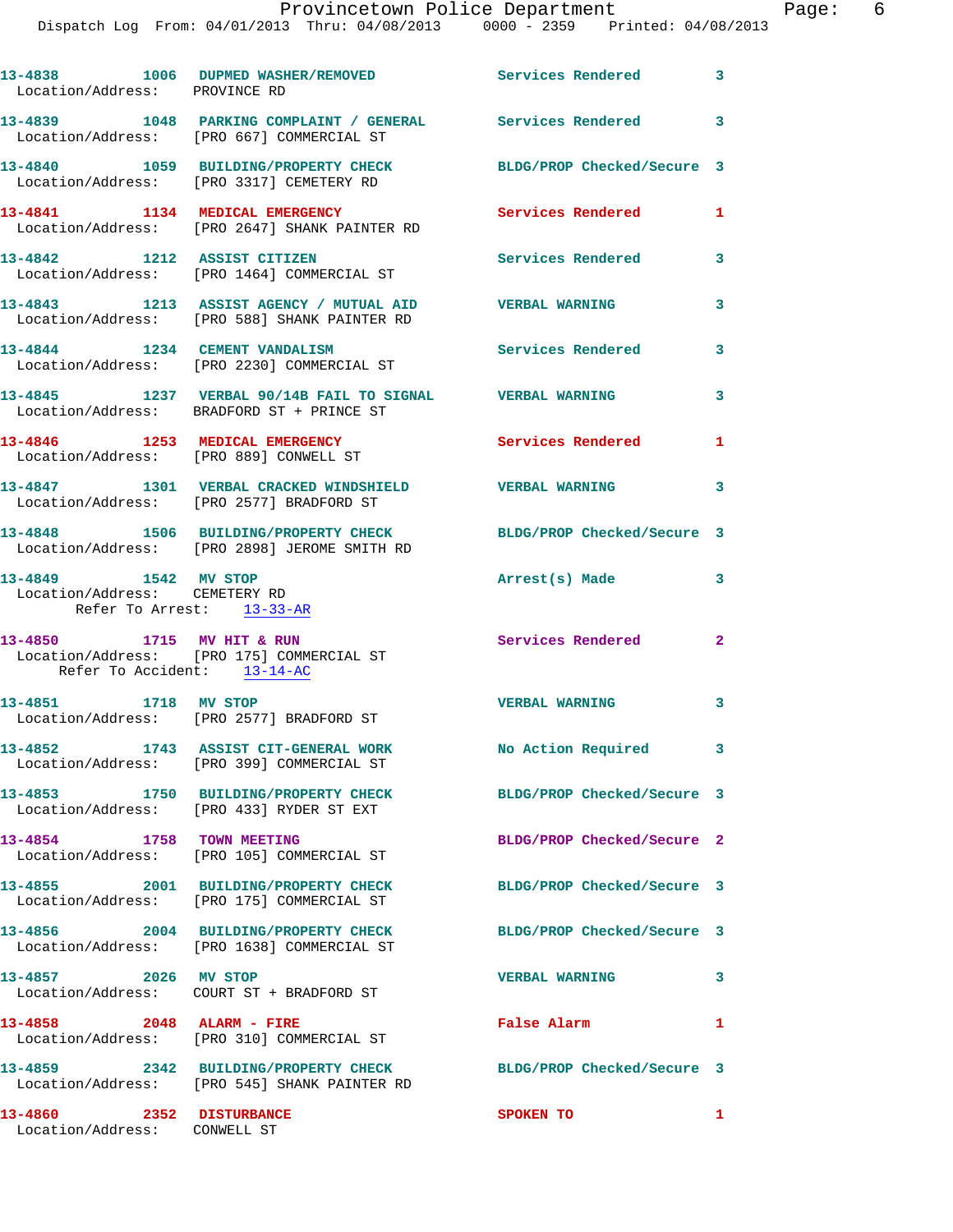| For Date: $04/04/2013$ - Thursday                                       |                                                                                                              |                            |                    |
|-------------------------------------------------------------------------|--------------------------------------------------------------------------------------------------------------|----------------------------|--------------------|
|                                                                         | 13-4862 0052 MEDICAL EMERGENCY<br>Location/Address: [PRO 542] SHANK PAINTER RD                               | Services Rendered 1        |                    |
|                                                                         | 13-4863 0122 BUILDING/PROPERTY CHECK BLDG/PROP Checked/Secure 3<br>Location/Address: [PRO 306] COMMERCIAL ST |                            |                    |
|                                                                         | 13-4864 0123 MV OBSERVANCE / ASSIGNMENT No Action Required 3<br>Location/Address: BRADFORD ST + RYDER ST     |                            |                    |
|                                                                         | 13-4866 0231 BUILDING/PROPERTY CHECK BLDG/PROP Checked/Secure 3<br>Location/Address: [PRO 2543] MACMILLAN    |                            |                    |
|                                                                         | 13-4867 0332 BUILDING/PROPERTY CHECK<br>Location/Address: [PRO 488] MAYFLOWER ST                             | BLDG/PROP Checked/Secure 3 |                    |
|                                                                         | 13-4868 0335 BUILDING/PROPERTY CHECK<br>Location/Address: [PRO 440] HARRY KEMP WAY                           | BLDG/PROP Checked/Secure 3 |                    |
|                                                                         | 13-4869 0534 BUILDING/PROPERTY CHECK<br>Location/Address: [PRO 444] HIGH POLE HILL                           | BLDG/PROP Checked/Secure 3 |                    |
|                                                                         | 13-4870 0537 LOBBY TRAFFIC<br>Location/Address: [PRO 542] SHANK PAINTER RD                                   | Services Rendered          | $\mathbf{2}$<br>26 |
| Location/Address: [PRO 2518] ROUTE 6                                    | 13-4871 0541 MV OBSERVANCE / ASSIGNMENT No Action Required 3                                                 |                            |                    |
|                                                                         | 13-4872 0745 HARBORMASTER ON/OFF DUTY Services Rendered<br>Location/Address: [PRO 2543] MACMILLAN WHARF      |                            | 2                  |
|                                                                         | 13-4873 0755 BUILDING/PROPERTY CHECK BLDG/PROP Checked/Secure 3<br>Location/Address: [PRO 3317] CEMETERY RD  |                            |                    |
|                                                                         | 13-4874 0802 BUILDING/PROPERTY CHECK<br>Location/Address: [PRO 391] COMMERCIAL ST                            | Services Rendered          | 3                  |
| Location/Address: [PRO 2513] ROUTE 6                                    | 13-4875 0812 MV OBSERVANCE / ASSIGNMENT No Action Required                                                   |                            | 3                  |
|                                                                         | 13-4876 6822 MV OBSERVANCE / ASSIGNMENT Services Rendered<br>Location/Address: [PRO 106] COMMERCIAL ST       |                            | 3                  |
| 13-4877 0938 MV ACCIDENT                                                | Location/Address: [PRO 1953] COMMERCIAL ST                                                                   | <b>Services Rendered</b>   | $\mathbf{1}$       |
| 13-4878 0958 COMPLAINT                                                  | Location/Address: [PRO 442] HARRY KEMP WAY                                                                   | Services Rendered          | 3                  |
| 13-4879 1029 ASSIST CITIZEN                                             | Location/Address: [PRO 710] BRADFORD ST                                                                      | Services Rendered          | 3                  |
| 13-4880 1107 MEDICAL EMERGENCY<br>Location/Address: [PRO 3222] ALDEN ST |                                                                                                              | Transported to Hospital    | 1                  |
|                                                                         | 13-4886 1215 PARK, WALK & TALK<br>Location/Address: [PRO 105] COMMERCIAL ST                                  | Services Rendered          | $\mathbf{2}$       |
| 13-4883 1221 BURN PERMIT                                                |                                                                                                              | Services Rendered          | 3                  |
| 13-4884 1242 MV ACCIDENT                                                | Location/Address: [PRO 537] SHANK PAINTER RD                                                                 | Services Rendered          | 1                  |
|                                                                         | 13-4887 1301 FOUND RABIES CERTIFICATE 5ervices Rendered<br>Location/Address: [PRO 542] SHANK PAINTER RD      |                            | 3                  |
| 13-4889 1332 DISORDERLY                                                 | Location/Address: PLEASANT ST + BRADFORD ST                                                                  | Arrest(s) Made             | $\mathbf{2}$       |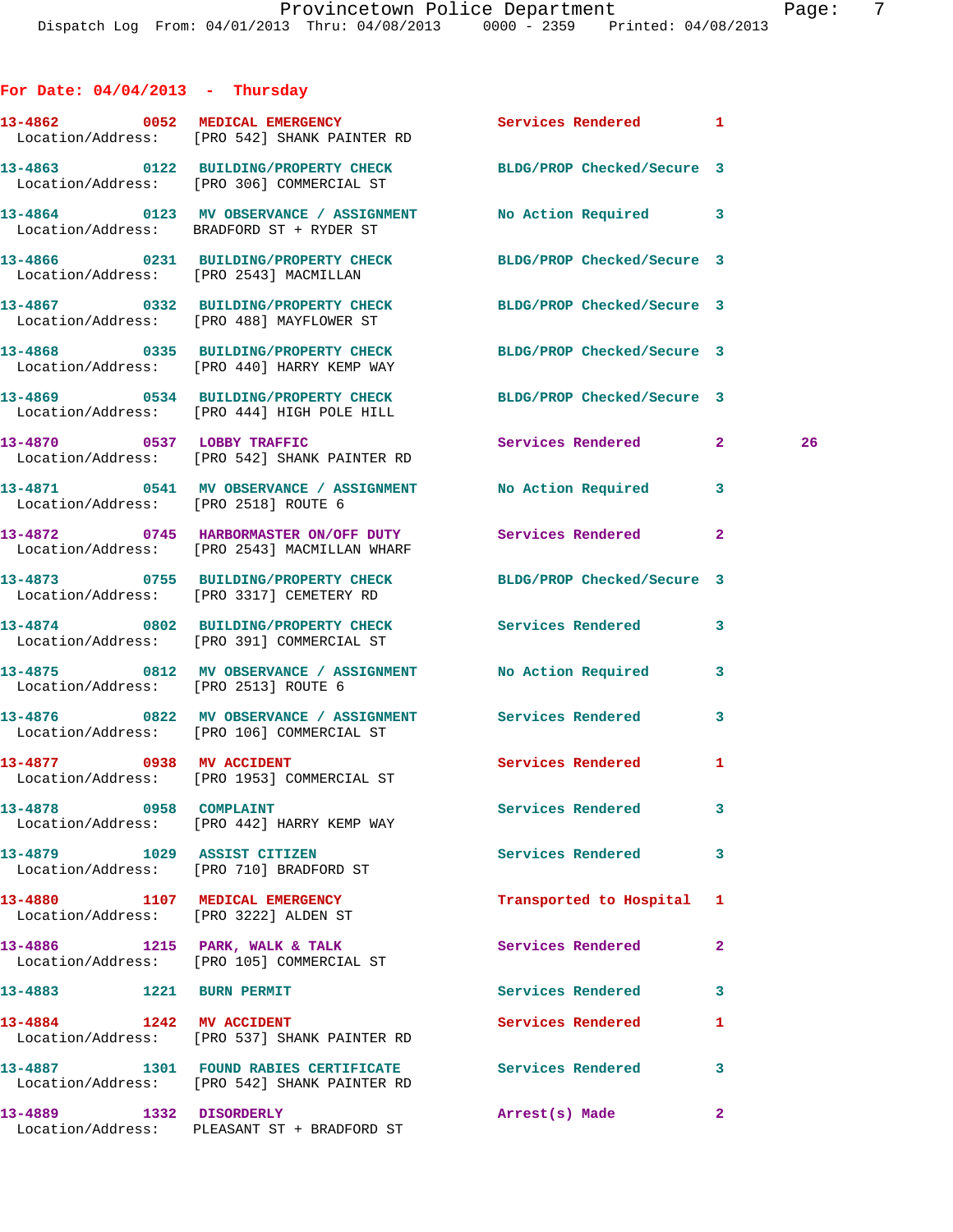|                                                      | Dispatch Log From: 04/01/2013 Thru: 04/08/2013 0000 - 2359 Printed: 04/08/2013                               | Provincetown Police Department                                                                                 | Page: 8        |  |
|------------------------------------------------------|--------------------------------------------------------------------------------------------------------------|----------------------------------------------------------------------------------------------------------------|----------------|--|
| Refer To Arrest: 13-36-AR                            |                                                                                                              |                                                                                                                |                |  |
|                                                      | 13-4890 1348 MEDICAL EMERGENCY<br>Location/Address: [PRO 415] CONWELL ST                                     | Transported to Hospital 1                                                                                      | $\mathbf{1}$   |  |
|                                                      | 13-4891 1412 MEDICAL EMERGENCY<br>Location/Address: [PRO 440] HARRY KEMP WAY                                 | Services Rendered 1                                                                                            |                |  |
|                                                      | 13-4893 1437 EMAIL SCAM<br>Location/Address: [PRO 3793] COMMERCIAL ST                                        | Services Rendered                                                                                              | $\overline{2}$ |  |
|                                                      | 13-4894 1447 COMPLAINT-PHONE SCAM<br>Location/Address: [PRO 395] COMMERCIAL ST                               | SPOKEN TO THE STATE OF THE STATE OF THE STATE OF THE STATE OF THE STATE OF THE STATE OF THE STATE OF THE STATE | $\mathbf{3}$   |  |
|                                                      | 13-4895 1517 MEDICAL EMERGENCY<br>Location/Address: [PRO 1970] BRADFORD ST                                   | Transported to Hospital 1                                                                                      |                |  |
| Location/Address: [PRO 571] ALDEN ST                 | 13-4896 1629 BUILDING/PROPERTY CHECK BLDG/PROP Checked/Secure 3                                              |                                                                                                                |                |  |
|                                                      | 13-4897 1646 BUILDING/PROPERTY CHECK BLDG/PROP Checked/Secure 3<br>Location/Address: [PRO 564] BAYBERRY      |                                                                                                                |                |  |
|                                                      | 13-4898 1653 ASSIST CITIZEN<br>Location/Address: [PRO 662] COMMERCIAL ST                                     | Services Rendered 3                                                                                            |                |  |
|                                                      | 13-4899 1659 ASSIST CITIZEN<br>Location/Address: [PRO 1237] MILLER HILL RD                                   | Services Rendered 3                                                                                            |                |  |
|                                                      | 13-4900 1703 ALARM SYSTEM DOWN<br>Location/Address: [PRO 182] COMMERCIAL ST                                  | Services Rendered                                                                                              | 1              |  |
|                                                      | 13-4902 1714 BUILDING/PROPERTY CHECK BLDG/PROP Checked/Secure 3<br>Location/Address: [PRO 182] COMMERCIAL ST |                                                                                                                |                |  |
|                                                      | 13-4901 1719 PARKING COMPLAINT / GENERAL Peace Restored 3<br>Location/Address: [PRO 3650] BRADFORD ST        |                                                                                                                |                |  |
| Location/Address: [PRO 433] RYDER ST                 | 13-4903 1748 BUILDING/PROPERTY CHECK BLDG/PROP Checked/Secure 3                                              |                                                                                                                |                |  |
|                                                      | 13-4904 1855 ASSIST CITIZEN-TRANSPORT Services Rendered 3<br>Location/Address: [PRO 442] HARRY KEMP WAY      |                                                                                                                |                |  |
|                                                      | 13-4905 1941 BUILDING/PROPERTY CHECK BLDG/PROP Checked/Secure 3<br>Location/Address: [PRO 182] COMMERCIAL ST |                                                                                                                |                |  |
| Location/Address: [PRO 564] BAYBERRY                 | 13-4906 1959 BUILDING/PROPERTY CHECK BLDG/PROP Checked/Secure 3                                              |                                                                                                                |                |  |
|                                                      | 13-4908 2016 MV OBSERVANCE / ASSIGNMENT Services Rendered 3<br>Location/Address: [PRO 2577] BRADFORD ST      |                                                                                                                |                |  |
| Location/Address: [PRO 3287] ROUTE 6                 | 13-4909 2032 BUILDING/PROPERTY CHECK BLDG/PROP Checked/Secure 3                                              |                                                                                                                |                |  |
| 13-4910 2046 MV STOP                                 | Location/Address: PEARL ST + BRADFORD ST                                                                     | <b>VERBAL WARNING</b>                                                                                          | 3              |  |
| 13-4912 2055 MV STOP<br>Location/Address: WINSLOW ST |                                                                                                              | <b>VERBAL WARNING</b>                                                                                          | 3              |  |
|                                                      | 13-4913 2100 BUILDING/PROPERTY CHECK BLDG/PROP Checked/Secure 3<br>Location/Address: [PRO 182] COMMERCIAL ST |                                                                                                                |                |  |
|                                                      | 13-4914 2102 BUILDING/PROPERTY CHECK BLDG/PROP Checked/Secure 3<br>Location/Address: [PRO 3004] BRADFORD ST  |                                                                                                                |                |  |
| 13-4915 2122 MV STOP                                 | Location/Address: STANDISH ST + BRADFORD ST                                                                  | VERBAL WARNING 3                                                                                               |                |  |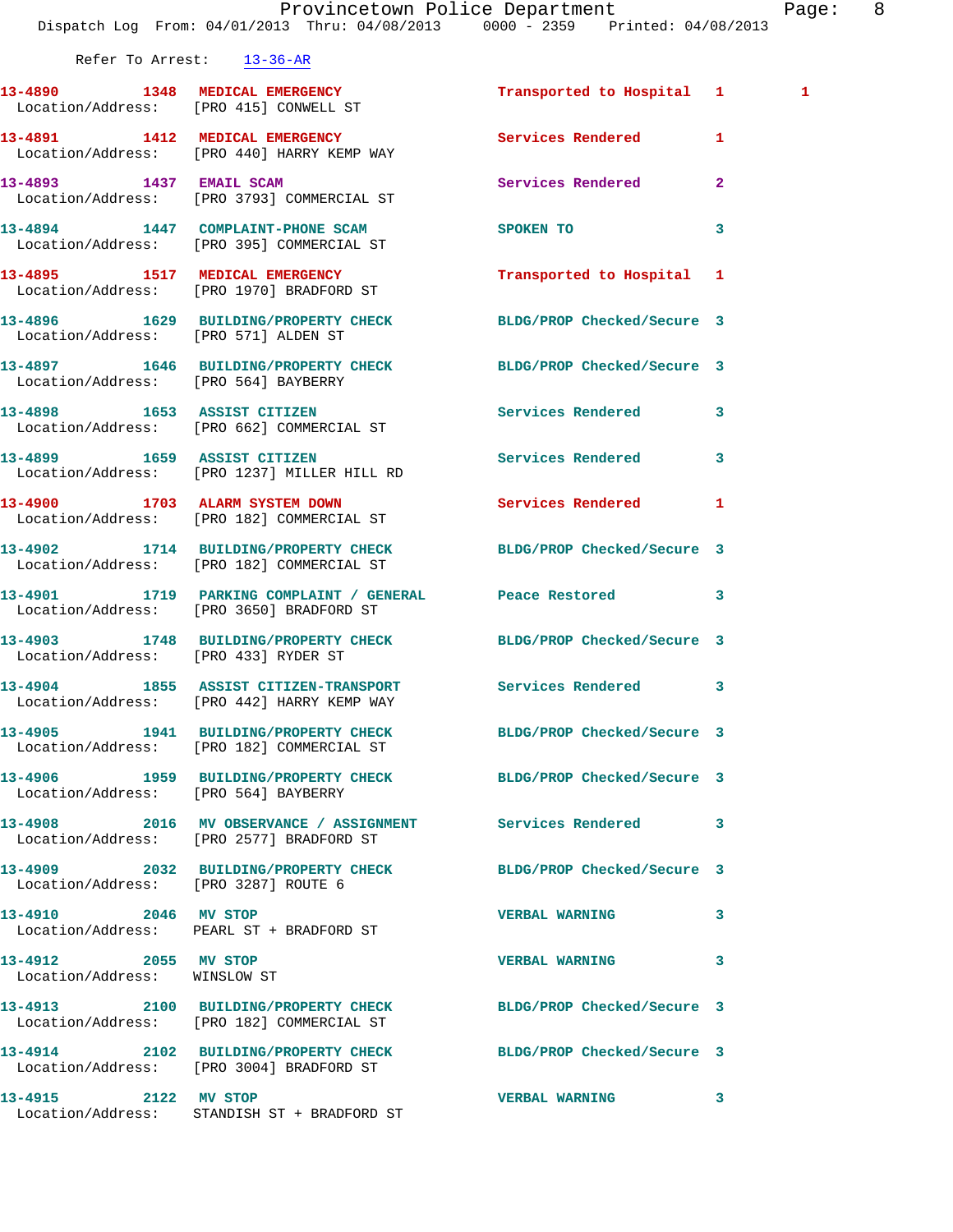|                                        |                                                                                                    | Provincetown Police Department<br>Dispatch Log From: 04/01/2013 Thru: 04/08/2013 0000 - 2359 Printed: 04/08/2013     | Page: 9 |
|----------------------------------------|----------------------------------------------------------------------------------------------------|----------------------------------------------------------------------------------------------------------------------|---------|
|                                        |                                                                                                    |                                                                                                                      |         |
|                                        | Location/Address: [PRO 182] COMMERCIAL ST                                                          | 13-4916 2144 BUILDING/PROPERTY CHECK BLDG/PROP Checked/Secure 3                                                      |         |
|                                        | Location/Address: [PRO 285] COMMERCIAL ST                                                          | 13-4917 2152 BUILDING/PROPERTY CHECK BLDG/PROP Checked/Secure 3                                                      |         |
|                                        |                                                                                                    | 13-4918   2159   BUILDING/PROPERTY CHECK   BLDG/PROP Checked/Secure   3<br>Location/Address: [PRO 518] RACE POINT RD |         |
|                                        | Location/Address: [PRO 3163] WINTHROP ST                                                           | 13-4919 2207 BUILDING/PROPERTY CHECK BLDG/PROP Checked/Secure 3                                                      |         |
| Location/Address: [PRO 2] ALDEN ST     |                                                                                                    | 13-4920 2352 BUILDING/PROPERTY CHECK BLDG/PROP Checked/Secure 3                                                      |         |
|                                        | Location/Address: [PRO 306] COMMERCIAL ST                                                          | 13-4921 2353 BUILDING/PROPERTY CHECK BLDG/PROP Checked/Secure 3                                                      |         |
| For Date: $04/05/2013$ - Friday        |                                                                                                    |                                                                                                                      |         |
|                                        | 13-4922 0007 LOBBY TRAFFIC<br>Location/Address: [PRO 542] SHANK PAINTER RD                         | Services Rendered 2                                                                                                  | 24      |
|                                        | Location/Address: BRADFORD ST + RYDER ST                                                           | 13-4923 0045 MV OBSERVANCE / ASSIGNMENT Services Rendered 3                                                          |         |
| Location/Address: [PRO 2543] MACMILLAN |                                                                                                    | 13-4924 0135 BUILDING/PROPERTY CHECK BLDG/PROP Checked/Secure 3                                                      |         |
| Location/Address: [PRO 414] CONWELL ST |                                                                                                    | 13-4925 0307 BUILDING/PROPERTY CHECK BLDG/PROP Checked/Secure 3                                                      |         |
| Location/Address: [PRO 564] BAYBERRY   |                                                                                                    | 13-4926 0512 BUILDING/PROPERTY CHECK BLDG/PROP Checked/Secure 3                                                      |         |
|                                        | Location/Address: BRADFORD ST + STANDISH ST                                                        | 13-4927 0536 MV OBSERVANCE / ASSIGNMENT Services Rendered 3                                                          |         |
|                                        | Location/Address: [PRO 1646] WINSLOW ST                                                            | 13-4928 0540 BUILDING/PROPERTY CHECK BLDG/PROP Checked/Secure 3                                                      |         |
|                                        | Location/Address: [PRO 447] JEROME SMITH RD                                                        | 13-4929 6609 MV OBSERVANCE / ASSIGNMENT Services Rendered 3                                                          |         |
|                                        | Location/Address: [PRO 391] COMMERCIAL ST                                                          | 13-4930 0705 BUILDING/PROPERTY CHECK Services Rendered 3                                                             |         |
|                                        | Location/Address: [PRO 542] SHANK PAINTER RD                                                       | 13-4931 0710 FOUND CELL PHONE/RETURNED Services Rendered 3                                                           |         |
| Location/Address: [PRO 3287] ROUTE 6   |                                                                                                    | 13-4932 0716 BUILDING/PROPERTY CHECK BLDG/PROP Checked/Secure 3                                                      |         |
| Location/Address: [PRO 2521] ROUTE 6   |                                                                                                    | 13-4933 0734 MV OBSERVANCE / ASSIGNMENT Services Rendered 3                                                          |         |
|                                        | 13-4934 0746 H/M ON/OFF DUTY<br>Location/Address: [PRO 2543] MACMILLAN WHARF                       | Services Rendered 2                                                                                                  |         |
| 13-4935 0757 MV STOP                   | Location/Address: [PRO 2513] ROUTE 6                                                               | VERBAL WARNING 3                                                                                                     |         |
| Location/Address: [PRO 571] ALDEN ST   |                                                                                                    | 13-4936 0807 BUILDING/PROPERTY CHECK BLDG/PROP Checked/Secure 3                                                      |         |
| 13-4937 0811 MV STOP                   | Location/Address: [PRO 521] ROUTE 6                                                                | <b>VERBAL WARNING 3</b>                                                                                              |         |
|                                        | 13-4938 0816 PARKING COMPLAINT / GENERAL SPOKEN TO<br>Location/Address: [PRO 542] SHANK PAINTER RD |                                                                                                                      | 3       |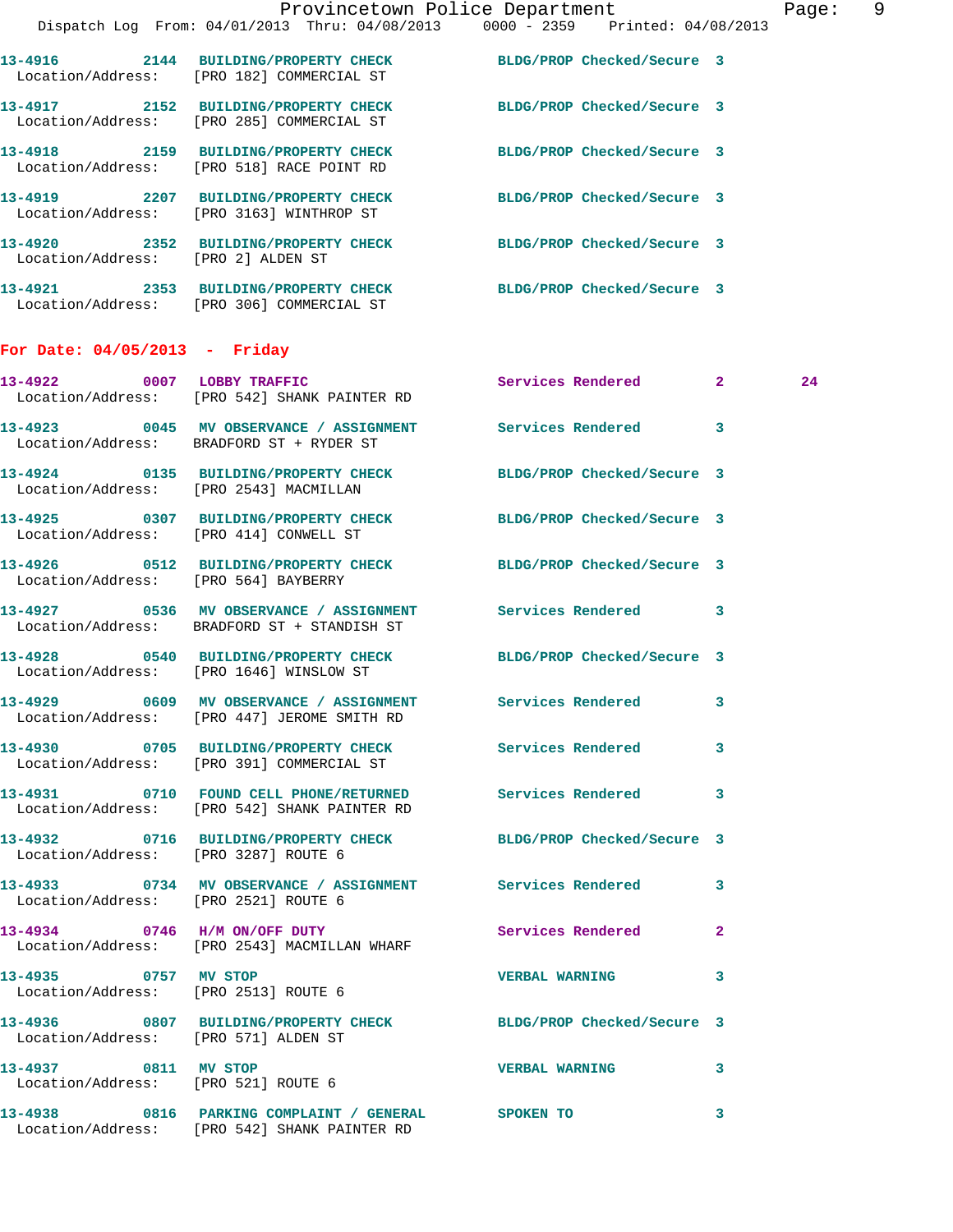|                                                              | 13-4939 0848 MV OBSERVANCE / ASSIGNMENT Citation/Warning Issued 3<br>Location/Address: [PRO 2952] SHANKPAINTER RD |                            |                |
|--------------------------------------------------------------|-------------------------------------------------------------------------------------------------------------------|----------------------------|----------------|
| 13-4940 0848 ANIMAL CALL                                     | Location/Address: [PRO 3309] HEATHER'S WAY                                                                        | SPOKEN TO                  | $\overline{a}$ |
| 13-4941 0901 MV STOP<br>Location/Address: [PRO 2519] ROUTE 6 |                                                                                                                   | <b>VERBAL WARNING</b>      | 3              |
| 13-4942 0912 MV STOP<br>Location/Address: [PRO 2519] ROUTE 6 |                                                                                                                   | <b>VERBAL WARNING</b>      | 3              |
|                                                              | 13-4943 0921 MV OBSERVANCE / ASSIGNMENT Services Rendered<br>Location/Address: [PRO 106] COMMERCIAL ST            |                            | $\mathbf{3}$   |
| 13-4944 0926 MV STOP                                         | Location/Address: [PRO 3670] SHANK PAINTER RD                                                                     | <b>VERBAL WARNING</b>      | 3              |
| 13-4945 0935 ASSIST CITIZEN                                  | Location/Address: [PRO 573] WINSLOW ST                                                                            | Services Rendered          | $\mathbf{3}$   |
| 13-4946 0957 SERVICE CALL                                    | Location/Address: [PRO 2543] MACMILLAN WHARF                                                                      | Services Rendered          | 3              |
|                                                              | 13-4947 1038 BUILDING/PROPERTY CHECK<br>Location/Address: [PRO 2898] JEROME SMITH RD                              | <b>Services Rendered</b>   | $\overline{3}$ |
|                                                              | 13-4948 1053 BUILDING/PROPERTY CHECK<br>Location/Address: [PRO 3317] CEMETERY RD                                  | BLDG/PROP Checked/Secure 3 |                |
|                                                              | 13-4949 1105 FINGERPRINTS/RECORDS<br>Location/Address: [PRO 542] SHANK PAINTER RD                                 | Services Rendered          | $\mathbf{2}$   |
|                                                              | 13-4950 1111 FUNERAL ESCORT REQUEST<br>Location/Address: [PRO 1645] HARRY KEMP WAY                                | <b>Services Rendered</b>   | 3              |
| Location/Address: HARRY KEMP WAY                             | 13-4951 1132 METER PERSON REQUESTED Services Rendered                                                             |                            | 3              |
|                                                              | 13-4952 1133 RESCUE - NO TRANSPORT<br>Location/Address: [PRO 1207] COMMERCIAL ST                                  | <b>Services Rendered</b>   | 1              |
|                                                              | 13-4953 1200 LARCENY /FORGERY/ FRAUD<br>Location/Address: [PRO 2667] CAPTAIN BERTIE RD                            | <b>Services Rendered</b>   | $\mathbf{2}$   |
| 13-4954 1225 PET PANTRY                                      | Location/Address: [PRO 3296] SHANK PAINTER RD                                                                     | Services Rendered          | $\mathbf{2}$   |
| 13-4955 1318 LOST/MISSING KAYAK                              | Location/Address: [PRO 2483] COMMERCIAL ST                                                                        | Services Rendered 3        |                |
| Location/Address: [PRO 2473] SHORE RD                        | 13-4956 1324 SERVICE CALL/WATER DEPT                                                                              | Services Rendered          | $\mathbf{3}$   |
|                                                              | 13-4957 1407 MEDICAL/CARDIAC DOT AT OUCH<br>Location/Address: [PRO 440] HARRY KEMP WAY                            | Transported to Hospital 1  |                |
|                                                              | 13-4958 1408 MEDICAL - GI BLEED DOT @ OUCH<br>Location/Address: [PRO 440] HARRY KEMP WAY                          | Transported to Hospital 1  |                |
|                                                              | 13-4959 1417 MEDICAL DOT @ OUCH DIABETIC<br>Location/Address: [PRO 440] HARRY KEMP WAY                            | Transported to Hospital 1  |                |
|                                                              | 13-4961 1451 BUILDING/PROPERTY CHECK<br>Location/Address: [PRO 3318] CEMETERY RD                                  | BLDG/PROP Checked/Secure 3 |                |
|                                                              | 13-4962 1532 BUILDING/PROPERTY CHECK BLDG/PROP Checked/Secure 3<br>Location/Address: [PRO 2206] COMMERCIAL ST     |                            |                |
|                                                              |                                                                                                                   | BLDG/PROP Checked/Secure 3 |                |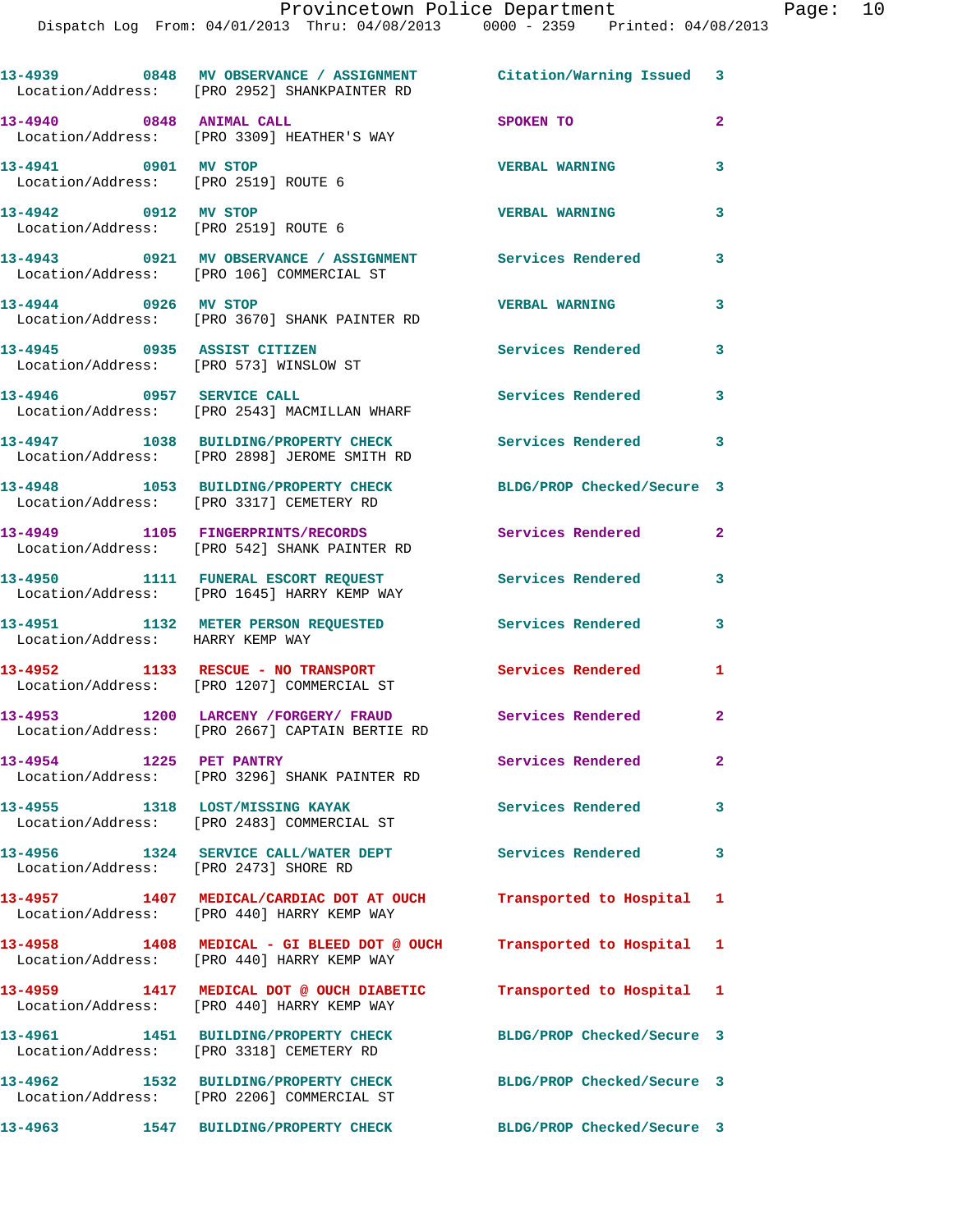|                                                                                      |                           | Provincetown Police Department                                  |                                                                                | Page: 11 |  |
|--------------------------------------------------------------------------------------|---------------------------|-----------------------------------------------------------------|--------------------------------------------------------------------------------|----------|--|
|                                                                                      |                           |                                                                 | Dispatch Log From: 04/01/2013 Thru: 04/08/2013 0000 - 2359 Printed: 04/08/2013 |          |  |
| Location/Address: [PRO 2898] JEROME SMITH RD                                         |                           |                                                                 |                                                                                |          |  |
| Location/Address: [PRO 3317] CEMETERY RD                                             |                           | 13-4964 1634 BUILDING/PROPERTY CHECK BLDG/PROP Checked/Secure 3 |                                                                                |          |  |
| Location/Address: [PRO 3440] ROUTE 6                                                 |                           | 13-4966 1655 MV OBSERVANCE / ASSIGNMENT Services Rendered 3     |                                                                                |          |  |
| Location/Address: [PRO 1892] SHANK PAINTER RD                                        |                           | 13-4967 1727 599 OUT OF SERVICE Services Rendered 3             |                                                                                |          |  |
| 13-4968 1731 MV STOP<br>Location/Address: [PRO 2513] ROUTE 6                         |                           |                                                                 | Citation/Warning Issued 3                                                      |          |  |
| 13-4965 1800 MV STOP<br>Location/Address: [PRO 2513] ROUTE 6                         |                           | VERBAL WARNING 3                                                |                                                                                |          |  |
| 13-4969 1819 MV STOP<br>Location/Address: [PRO 2513] ROUTE 6                         |                           | <b>VERBAL WARNING</b>                                           | 3                                                                              |          |  |
| 13-4970 1829 MV DISABLED<br>Location/Address: [PRO 2479] ROUTE 6                     |                           | Services Rendered 2                                             |                                                                                |          |  |
| Location/Address: [PRO 433] RYDER ST                                                 |                           | 13-4971 1829 BUILDING/PROPERTY CHECK BLDG/PROP Checked/Secure 3 |                                                                                |          |  |
| 13-4972 1855 MV STOP<br>Location/Address: [PRO 357] COMMERCIAL ST                    |                           | VERBAL WARNING 3                                                |                                                                                |          |  |
| Location/Address: [PRO 3004] BRADFORD ST                                             |                           | 13-4973 1913 MV OBSERVANCE / ASSIGNMENT No Action Required 3    |                                                                                |          |  |
| Location/Address: [PRO 2543] MACMILLAN                                               |                           | 13-4974 2040 BUILDING/PROPERTY CHECK BLDG/PROP Checked/Secure 3 |                                                                                |          |  |
| Location/Address: [PRO 2577] BRADFORD ST                                             |                           | 13-4975 2058 MV OBSERVANCE / ASSIGNMENT Services Rendered 3     |                                                                                |          |  |
| 13-4976 2111 ALARM - FIRE<br>Location/Address: [PRO 357] COMMERCIAL ST               |                           | Services Rendered 1                                             |                                                                                |          |  |
| Location/Address: [PRO 2577] BRADFORD ST                                             |                           | 13-4977 2121 MV OBSERVANCE / ASSIGNMENT No Action Required 3    |                                                                                |          |  |
| Location/Address: [PRO 16] BRADFORD ST                                               |                           | 13-4978 2138 BUILDING/PROPERTY CHECK BLDG/PROP Checked/Secure 3 |                                                                                |          |  |
| 13-4979 2153 MV STOP<br>Location/Address: [PRO 83] CENTER ST                         |                           | <b>VERBAL WARNING</b>                                           | 3                                                                              |          |  |
| 13-4980 2213 MV STOP<br>Location/Address: BRADFORD ST + ALDEN ST                     |                           | <b>VERBAL WARNING</b>                                           | 3                                                                              |          |  |
| 13-4981 2220 BUILDING/PROPERTY CHECK<br>Location/Address: [PRO 3259] MACMILLAN WHARF |                           |                                                                 | BLDG/PROP Checked/Secure 3                                                     |          |  |
| Location/Address: [PRO 571] ALDEN ST                                                 |                           | 13-4982 2230 BUILDING/PROPERTY CHECK BLDG/PROP Checked/Secure 3 |                                                                                |          |  |
| 13-4983 2233 MV STOP<br>Location/Address: WEBSTER PL                                 | Refer To Arrest: 13-37-AR | Arrest(s) Made                                                  | 3                                                                              |          |  |
| Location/Address: ROUTE 6                                                            |                           | 13-4985 2341 ASSIST AGENCY / MUTUAL AID Services Rendered 3     |                                                                                |          |  |
| For Date: $04/06/2013$ - Saturday                                                    |                           |                                                                 |                                                                                |          |  |

**13-4986 0031 LOBBY TRAFFIC Services Rendered 2 14** 

Location/Address: [PRO 542] SHANK PAINTER RD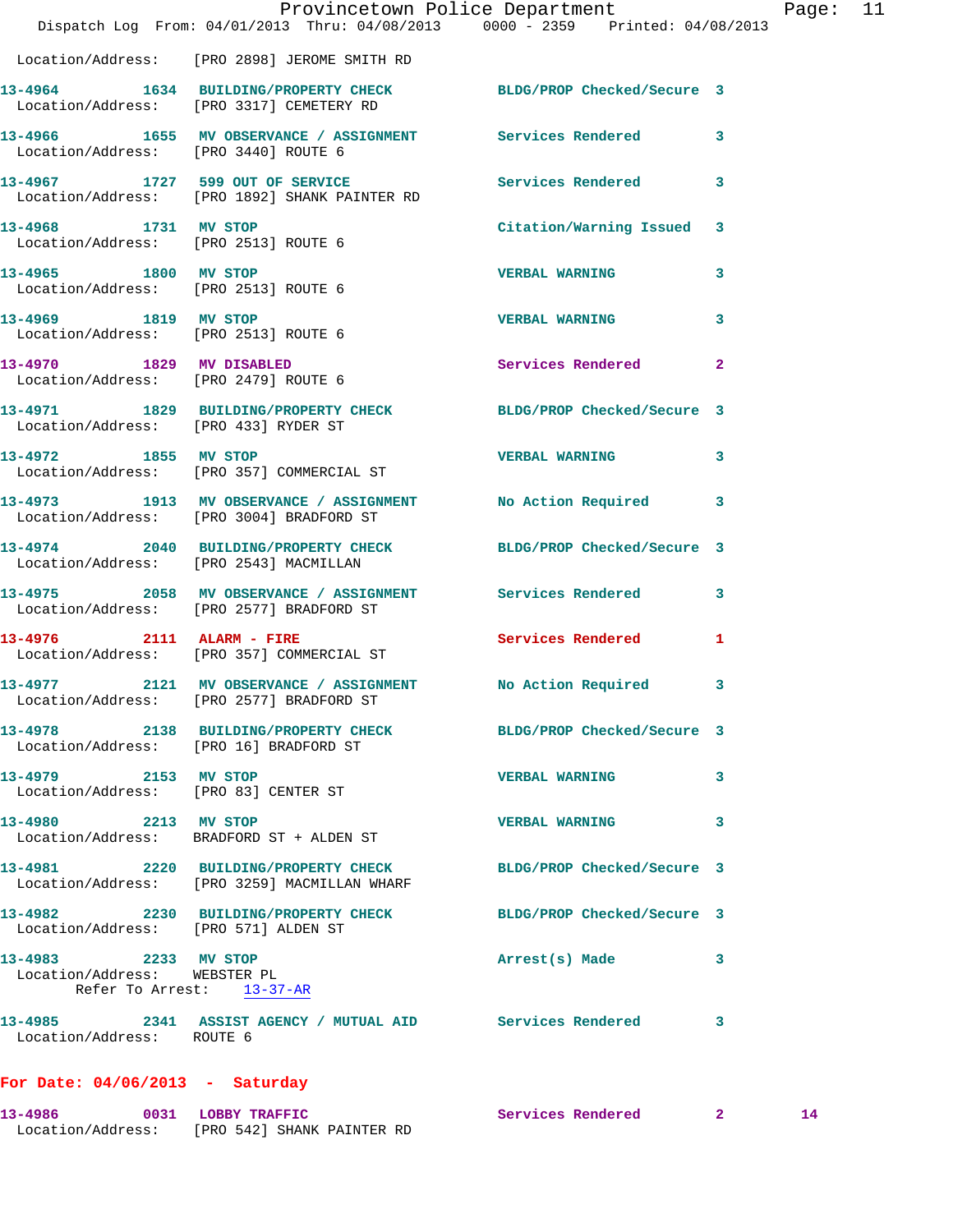|                                                                    | 13-4988 0131 DISTURBANCE<br>Location/Address: [PRO 165] COMMERCIAL ST                                         | Services Rendered 1               |              |
|--------------------------------------------------------------------|---------------------------------------------------------------------------------------------------------------|-----------------------------------|--------------|
| Location/Address: [PRO 2543] MACMILLAN                             | 13-4989 0152 BUILDING/PROPERTY CHECK BLDG/PROP Checked/Secure 3                                               |                                   |              |
|                                                                    | 13-4990 0201 MV OBSERVANCE / ASSIGNMENT<br>Location/Address: [PRO 2577] BRADFORD ST                           | Services Rendered 3               |              |
|                                                                    | 13-4991 0252 BUILDING/PROPERTY CHECK<br>Location/Address: [PRO 3296] SHANKPAINTER RD                          | BLDG/PROP Checked/Secure 3        |              |
|                                                                    | 13-4992 0322 BUILDING/PROPERTY CHECK<br>Location/Address: [PRO 2206] COMMERCIAL ST                            | BLDG/PROP Checked/Secure 3        |              |
|                                                                    | 13-4993 0327 MV OBSERVANCE / ASSIGNMENT<br>Location/Address: [PRO 2577] BRADFORD ST                           | BLDG/PROP Checked/Secure 3        |              |
|                                                                    | 13-4994 0744 BUILDING/PROPERTY CHECK<br>Location/Address: [PRO 3317] CEMETERY RD                              | BLDG/PROP Checked/Secure 3        |              |
| Location/Address: [PRO 2] ALDEN ST                                 | 13-4995 0748 BUILDING/PROPERTY CHECK                                                                          | BLDG/PROP Checked/Secure 3        |              |
|                                                                    | 13-4996 0748 H/M ON/OFF DUTY<br>Location/Address: [PRO 2543] MACMILLAN WHARF                                  | Services Rendered 2               |              |
| 13-4997 0755 ANIMAL CALL<br>Location/Address: [PRO 58] BRADFORD ST |                                                                                                               | Services Rendered                 | $\mathbf{2}$ |
|                                                                    | 13-4998 0806 BUILDING/PROPERTY CHECK<br>Location/Address: [PRO 2500] COMMERCIAL ST                            | BLDG/PROP Checked/Secure 3        |              |
|                                                                    | 13-4999 0814 PARK, WALK & TALK<br>Location/Address: [PRO 2483] COMMERCIAL ST                                  | Services Rendered                 | $\mathbf{2}$ |
|                                                                    | 13-5000 0815 BUILDING/PROPERTY CHECK<br>Location/Address: [PRO 3256] COMMERCIAL ST                            | BLDG/PROP Checked/Secure 3        |              |
| Location/Address: [PRO 414] CONWELL ST                             | 13-5001 0831 MV OBSERVANCE / ASSIGNMENT Services Rendered 3                                                   |                                   |              |
| Location/Address: [PRO 512] PRINCE ST                              | 13-5002 0832 BUILDING/PROPERTY CHECK BLDG/PROP Checked/Secure 3                                               |                                   |              |
| 13-5003 0833 MV STOP                                               | Location/Address: [PRO 1667] HARRY KEMP WAY                                                                   | No Action Required                | 3            |
|                                                                    | 13-5004 0837 BUILDING/PROPERTY CHECK<br>Location/Address: [PRO 2206] COMMERCIAL ST                            | BLDG/PROP Checked/Secure 3        |              |
|                                                                    | 13-5005 0856 MV OBSERVANCE / ASSIGNMENT Services Rendered<br>Location/Address: [PRO 3257] SHANKPAINTER RD     |                                   | 3            |
| 13-5007 0901 RESET ELEVATOR                                        | Location/Address: [PRO 357] COMMERCIAL ST                                                                     | Services Rendered<br>$\mathbf{1}$ |              |
| Location/Address: [PRO 2] ALDEN ST                                 | 13-5006 0904 BUILDING/PROPERTY CHECK                                                                          | BLDG/PROP Checked/Secure 3        |              |
|                                                                    | 13-5008 0933 BUILDING/PROPERTY CHECK BLDG/PROP Checked/Secure 3<br>Location/Address: [PRO 3292] COMMERCIAL ST |                                   |              |
| Location/Address: [PRO 94] BRADFORD ST                             | 13-5009 0954 MV OBSERVANCE / ASSIGNMENT No Action Required                                                    |                                   | 3            |
|                                                                    | 13-5010 1004 BUILDING/PROPERTY CHECK<br>Location/Address: [PRO 519] RACE POINT RD                             | BLDG/PROP Checked/Secure 3        |              |
| 13-5011                                                            | 1014 BUILDING/PROPERTY CHECK                                                                                  | BLDG/PROP Checked/Secure 3        |              |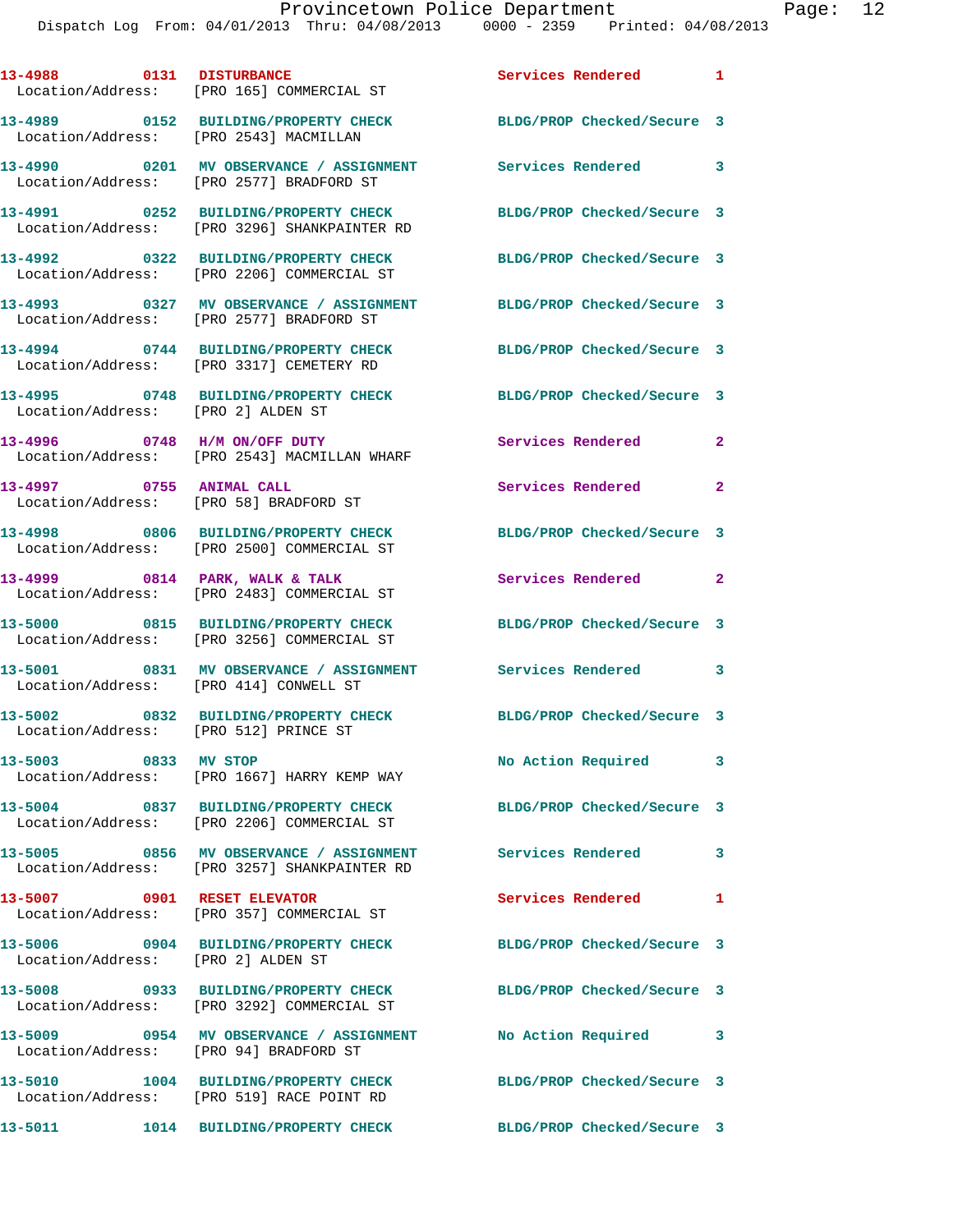|                                                             | Dispatch Log From: 04/01/2013 Thru: 04/08/2013 0000 - 2359 Printed: 04/08/2013                        | Provincetown Police Department Page: 13 |              |  |
|-------------------------------------------------------------|-------------------------------------------------------------------------------------------------------|-----------------------------------------|--------------|--|
|                                                             | Location/Address: [PRO 3318] CEMETERY RD                                                              |                                         |              |  |
| Location/Address: [PRO 3287] ROUTE 6                        | 13-5012 1042 BUILDING/PROPERTY CHECK BLDG/PROP Checked/Secure 3                                       |                                         |              |  |
|                                                             | 13-5013 1110 BUILDING/PROPERTY CHECK Services Rendered 3<br>Location/Address: [PRO 391] COMMERCIAL ST |                                         |              |  |
| Location/Address: [PRO 2521] ROUTE 6                        | 13-5014 1113 MV OBSERVANCE / ASSIGNMENT Services Rendered 3                                           |                                         |              |  |
| Location/Address: [PRO 2513] ROUTE 6                        | 13-5015 1120 MV STOP                                                                                  | <b>VERBAL WARNING</b>                   | $\mathbf{3}$ |  |
| Location/Address: [PRO 1815] OAK DR                         | 13-5016 1136 FIRE PERMIT                                                                              | Services Rendered 1                     |              |  |
| 13-5017 1138 MV STOP<br>Location/Address: PROVINCELANDS RD  |                                                                                                       | <b>VERBAL WARNING</b>                   | $\mathbf{3}$ |  |
|                                                             | 13-5018 1142 SUSPICIOUS ACTIVITY/OPEN DOOR SPOKEN TO<br>Location/Address: [PRO 2746] BRADFORD ST      |                                         | $\mathbf{2}$ |  |
|                                                             |                                                                                                       |                                         | $\mathbf{2}$ |  |
|                                                             | 13-5020 1145 SCHOOL PSNL.                                                                             | <b>Services Rendered</b>                | 3            |  |
|                                                             | 13-5021 1211 PARK, WALK & TALK 1999 Services Rendered 2<br>Location/Address: [PRO 216] COMMERCIAL ST  |                                         |              |  |
| 13-5022 1223 MV STOP                                        | Location/Address: [PRO 3015] BRADFORD ST                                                              | <b>VERBAL WARNING</b>                   | 3            |  |
| Location/Address: [PRO 43] BRADFORD ST                      | 13-5023 1246 MV OBSERVANCE / ASSIGNMENT Services Rendered 3                                           |                                         |              |  |
| Location/Address: [PRO 564] BAYBERRY                        | 13-5024 1321 BUILDING/PROPERTY CHECK BLDG/PROP Checked/Secure 3                                       |                                         |              |  |
|                                                             | 13-5025 1357 MV STOP<br>Location/Address: [PRO 542] SHANK PAINTER RD                                  | Services Rendered 3                     |              |  |
| Location/Address: ROUTE 6 + SNAIL RD                        | 13-5026 1414 MV OBSERVANCE / ASSIGNMENT No Action Required 3                                          |                                         |              |  |
| 13-5027 1434 MV STOP<br>Location/Address: CAPTAIN BERTIE RD |                                                                                                       | <b>VERBAL WARNING</b>                   | $\mathbf{3}$ |  |
|                                                             | 13-5028 1518 PARK, WALK & TALK CONE ON ARRIVAL 2<br>Location: [PRO 3431] LOPES SQUARE                 |                                         |              |  |
|                                                             | 13-5029 1537 ASSAULT<br>Location/Address: [PRO 196] COMMERCIAL ST                                     | Could Not Locate                        | 1            |  |
| 13-5030 1622 SERVICE CALL                                   | Location/Address: [PRO 105] COMMERCIAL ST                                                             | Services Rendered 3                     |              |  |
|                                                             | 13-5031 1622 MEDICAL EMERGENCY<br>Location/Address: [PRO 2647] SHANK PAINTER RD                       | Services Rendered                       | $\mathbf{1}$ |  |
|                                                             | 13-5032 1635 PARK, WALK & TALK Services Rendered<br>Location/Address: [PRO 2222] COMMERCIAL ST        |                                         | $\mathbf{2}$ |  |
|                                                             | 13-5033 1638 BAR CHECK<br>Location/Address: [PRO 272] COMMERCIAL ST                                   | Services Rendered                       | $\mathbf{2}$ |  |
|                                                             | 13-5034 1641 MEDICAL EMERGENCY<br>Location/Address: [PRO 1231] COMMERCIAL ST                          | Transported to Hospital 1               |              |  |
| 13-5035 1658 MV COMPLAINT                                   |                                                                                                       | Could Not Locate 2                      |              |  |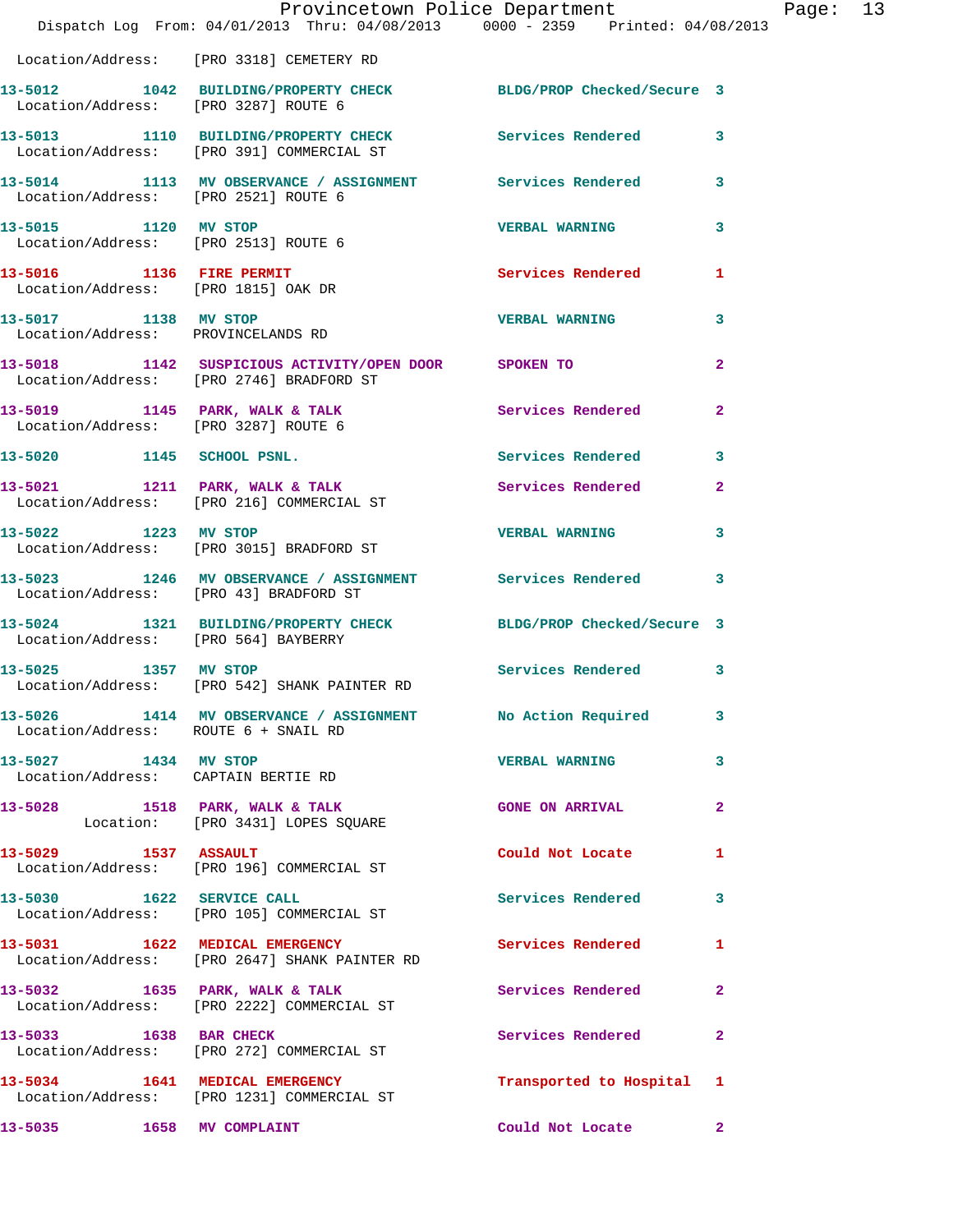|                                                                  | Provincetown Police Department<br>Dispatch Log From: 04/01/2013 Thru: 04/08/2013 0000 - 2359 Printed: 04/08/2013 |                            |                |
|------------------------------------------------------------------|------------------------------------------------------------------------------------------------------------------|----------------------------|----------------|
| Location/Address: [PRO 57] BRADFORD ST                           |                                                                                                                  |                            |                |
| 13-5036 1713 SERVICE CALL                                        | Location/Address: [PRO 542] SHANK PAINTER RD                                                                     | <b>Services Rendered</b>   | 3              |
| 13-5037 1749 ANIMAL CALL<br>Location/Address: [PRO 3287] ROUTE 6 |                                                                                                                  | Services Rendered          | $\overline{a}$ |
| 13-5038 1803 FOLLOW UP                                           | Location/Address: [PRO 1527] BREWSTER ST                                                                         | Could Not Locate           | $\overline{a}$ |
|                                                                  | 13-5039 1823 MV COMPLAINT<br>Location/Address: [PRO 667] COMMERCIAL ST                                           | Services Rendered          | $\mathbf{2}$   |
| Location/Address: [PRO 94] BRADFORD ST                           | 13-5040 1830 MV OBSERVANCE / ASSIGNMENT Services Rendered                                                        |                            | 3              |
| 13-5041 1832 MV STOP                                             | Location/Address: BRADFORD ST + PRISCILLA ALDEN RD                                                               | <b>VERBAL WARNING</b>      | 3              |
| 13-5042 1841 MV DISABLED                                         | Location: [PRO 3431] LOPES SQUARE                                                                                | Services Rendered          | $\overline{2}$ |
|                                                                  |                                                                                                                  | <b>Services Rendered</b>   | 3              |
| 13-5044 1917 FOLLOW UP                                           | Location/Address: [PRO 1760] PRISCILLA ALDEN RD                                                                  | <b>GONE ON ARRIVAL</b>     | 2              |
| 13-5045 1938 BAR CHECK                                           | Location/Address: [PRO 399] COMMERCIAL ST                                                                        | Services Rendered          | $\overline{a}$ |
| 13-5046 1938 MV STOP                                             | Location/Address: [PRO 149] COMMERCIAL ST                                                                        | <b>VERBAL WARNING</b>      | 3              |
| 13-5047 1939 BAR CHECK                                           | Location/Address: [PRO 272] COMMERCIAL ST                                                                        | Services Rendered          | $\overline{a}$ |
| 13-5048 1941 BAR CHECK                                           | Location/Address: [PRO 2737] COMMERCIAL ST                                                                       | Services Rendered          | 2              |
| 13-5049 1950 BAR CHECK                                           | Location/Address: [PRO 3443] COMMERCIAL ST                                                                       | Services Rendered          | $\overline{a}$ |
| 13-5050 2014 ASSIST CITIZEN                                      | Location/Address: [PRO 1778] SHANK PAINTER RD                                                                    | <b>Services Rendered</b>   | 3              |
| 13-5051 2152 OBTAIN WARRANT                                      | Location/Address: [PRO 950] HOLWAY AVE                                                                           | <b>Services Rendered</b>   | 3              |
| 13-5052 2204 MV STOP                                             | Location/Address: [PRO 2645] SHANK PAINTER RD                                                                    | <b>VERBAL WARNING</b>      | 3              |
| 13-5053 2206 MV STOP<br>Location/Address: COMMERCIAL ST          |                                                                                                                  | <b>VERBAL WARNING</b>      | 3              |
| 13-5054 2332 COMPLAINT                                           | Location/Address: [PRO 399] COMMERCIAL ST                                                                        | <b>GONE ON ARRIVAL</b>     | 3              |
| For Date: $04/07/2013$ - Sunday                                  |                                                                                                                  |                            |                |
|                                                                  | 13-5055 0008 MV OBSERVANCE / ASSIGNMENT No Action Required<br>Location/Address: [PRO 94] BRADFORD ST             |                            | 3              |
| Location/Address: CONWELL ST                                     | 13-5056 0013 ASSIST AGENCY / MUTUAL AID Services Rendered                                                        |                            | 3              |
|                                                                  | 13-5057 0038 BUILDING/PROPERTY CHECK<br>Location/Address: [PRO 530] SHANKPAINTER RD                              | BLDG/PROP Checked/Secure 3 |                |

Page: 14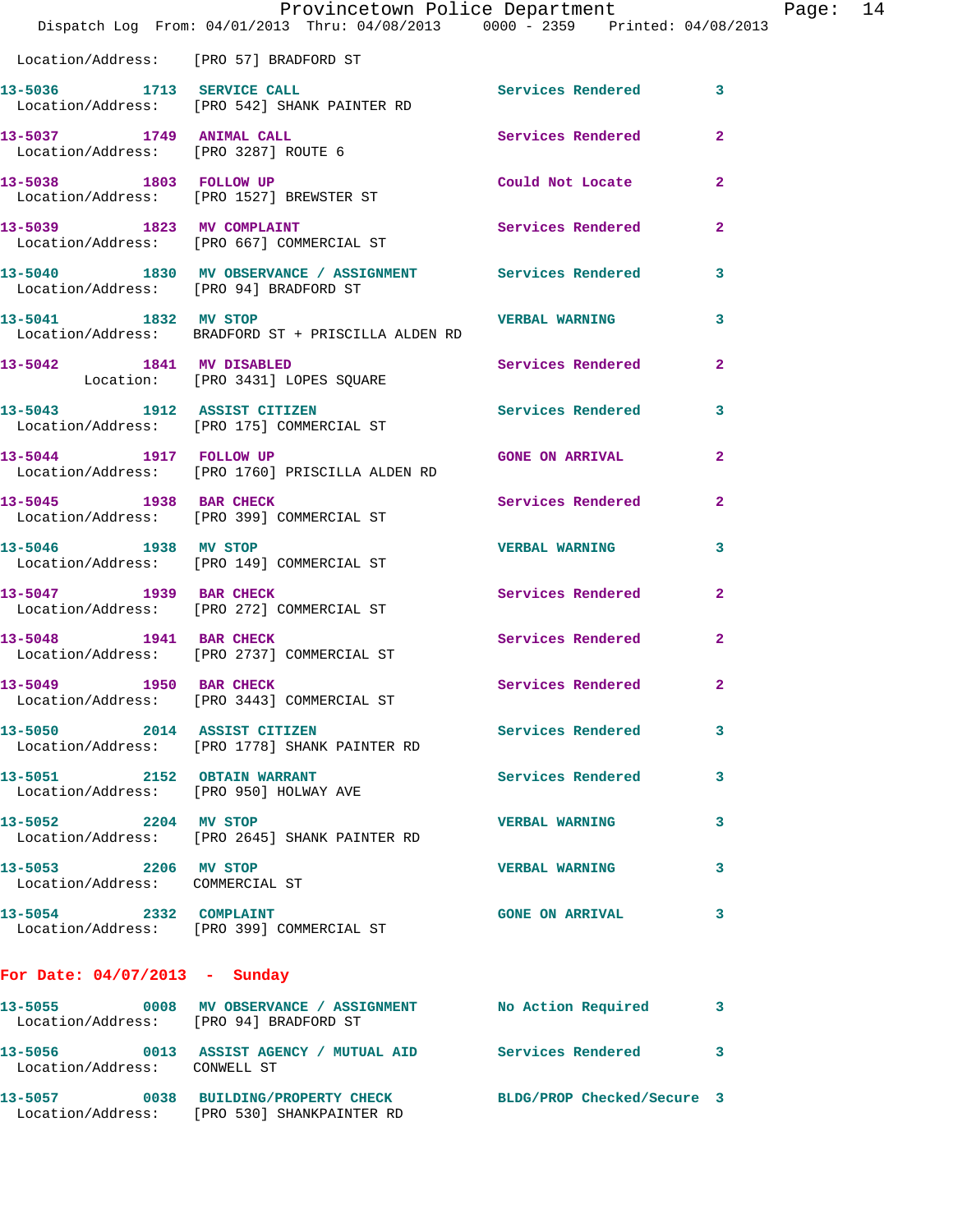|                                 | Dispatch Log From: 04/01/2013 Thru: 04/08/2013 0000 - 2359 Printed: 04/08/2013                                    | Provincetown Police Department |              | Page: 15        |  |
|---------------------------------|-------------------------------------------------------------------------------------------------------------------|--------------------------------|--------------|-----------------|--|
|                                 | 13-5058 0043 BUILDING/PROPERTY CHECK BLDG/PROP Checked/Secure 3<br>Location/Address: [PRO 2543] MACMILLAN WHARF   |                                |              |                 |  |
| Refer To Arrest: 13-38-AR       | 13-5059 0059 ARREST/TRANSPORT 2000 Arrest(s) Made 3<br>Location/Address: FREEMAN ST                               |                                |              |                 |  |
|                                 | 13-5060 0123 MEDICAL EMERGENCY<br>Location/Address: [PRO 873] COMMERCIAL ST                                       | Transported to Hospital 1      |              |                 |  |
|                                 | 13-5062 0245 LOBBY TRAFFIC<br>Location/Address: [PRO 542] SHANK PAINTER RD                                        | Services Rendered 2            |              | 13 <sub>1</sub> |  |
|                                 | 13-5063 0425 ASSIST CITIZEN<br>Location/Address: [PRO 542] SHANK PAINTER RD                                       | Services Rendered 3            |              |                 |  |
|                                 | 13-5064 0452 ALARM - GENERAL<br>Location/Address: [PRO 3145] RACE POINT RD                                        | Services Rendered 1            |              |                 |  |
|                                 | 13-5065 0724 BUILDING/PROPERTY CHECK BLDG/PROP Checked/Secure 3<br>Location/Address: [PRO 530] SHANKPAINTER RD    |                                |              |                 |  |
|                                 | 13-5066 0730 H/M ON/OFF DUTY<br>Location/Address: [PRO 2543] MACMILLAN WHARF                                      | No Action Required 2           |              |                 |  |
|                                 | 13-5067 0842 BUILDING/PROPERTY CHECK BLDG/PROP Checked/Secure 3<br>Location/Address: [PRO 182] COMMERCIAL ST      |                                |              |                 |  |
| Location/Address: COMMERCIAL ST | 13-5068 0917 ASSIST AGENCY / MUTUAL AID Services Rendered 3                                                       |                                |              |                 |  |
|                                 | 13-5069 0931 BUILDING/PROPERTY CHECK Services Rendered<br>Location/Address: [PRO 521] ROUTE 6                     |                                | $\mathbf{3}$ |                 |  |
|                                 | 13-5070 1003 MEDICAL EMERGENCY<br>Location/Address: [PRO 3231] BRADFORD ST                                        | <b>Services Rendered</b>       | $\mathbf{1}$ |                 |  |
|                                 | 13-5072 1029 ASSIST CITIZEN<br>Location/Address: [PRO 1815] OAK DR                                                | Services Rendered 3            |              |                 |  |
|                                 | 13-5073 1036 BUILDING/PROPERTY CHECK BLDG/PROP Checked/Secure 3<br>Location/Address: [PRO 488] MAYFLOWER ST       |                                |              |                 |  |
|                                 | 13-5074 1115 LOST BROWN SUNGLASSES<br>Location/Address: [PRO 526] RYDER ST EXT                                    | Services Rendered 3            |              |                 |  |
|                                 | 13-5076 1138 BUILDING/PROPERTY CHECK BLDG/PROP Checked/Secure 3<br>Location/Address: [PRO 440] HARRY KEMP WAY     |                                |              |                 |  |
|                                 | 13-5077 1213 BUILDING/PROPERTY CHECK Services Rendered 3<br>Location/Address: [PRO 391] COMMERCIAL ST             |                                |              |                 |  |
|                                 | 13-5078 1226 FIRE, BRUSH<br>Location/Address: KENDALL LN + COMMERCIAL ST                                          | Extinguished                   | 1            |                 |  |
| 13-5079 1306 GENERAL INFO       |                                                                                                                   | No Action Required 3           |              |                 |  |
|                                 | 13-5080 1318 BUILDING/PROPERTY CHECK<br>Location/Address: [PRO 2483] COMMERCIAL ST                                | Services Rendered              | 3            |                 |  |
| Location/Address: RYDER ST      | 13-5081 1323 PARK, WALK & TALK 1997 Services Rendered                                                             |                                | $\mathbf{2}$ |                 |  |
|                                 | 13-5082 1354 MV OBSERVANCE / ASSIGNMENT Citation/Warning Issued 3<br>Location/Address: [PRO 2952] SHANKPAINTER RD |                                |              |                 |  |
| 13-5083 1400 MV STOP            | Location/Address: CAPTAIN BERTIE RD + SHANK PAINTER RD                                                            | Citation/Warning Issued 3      |              |                 |  |
| 13-5084                         | 1418 GENERAL INFO                                                                                                 | No Action Required             | 3            |                 |  |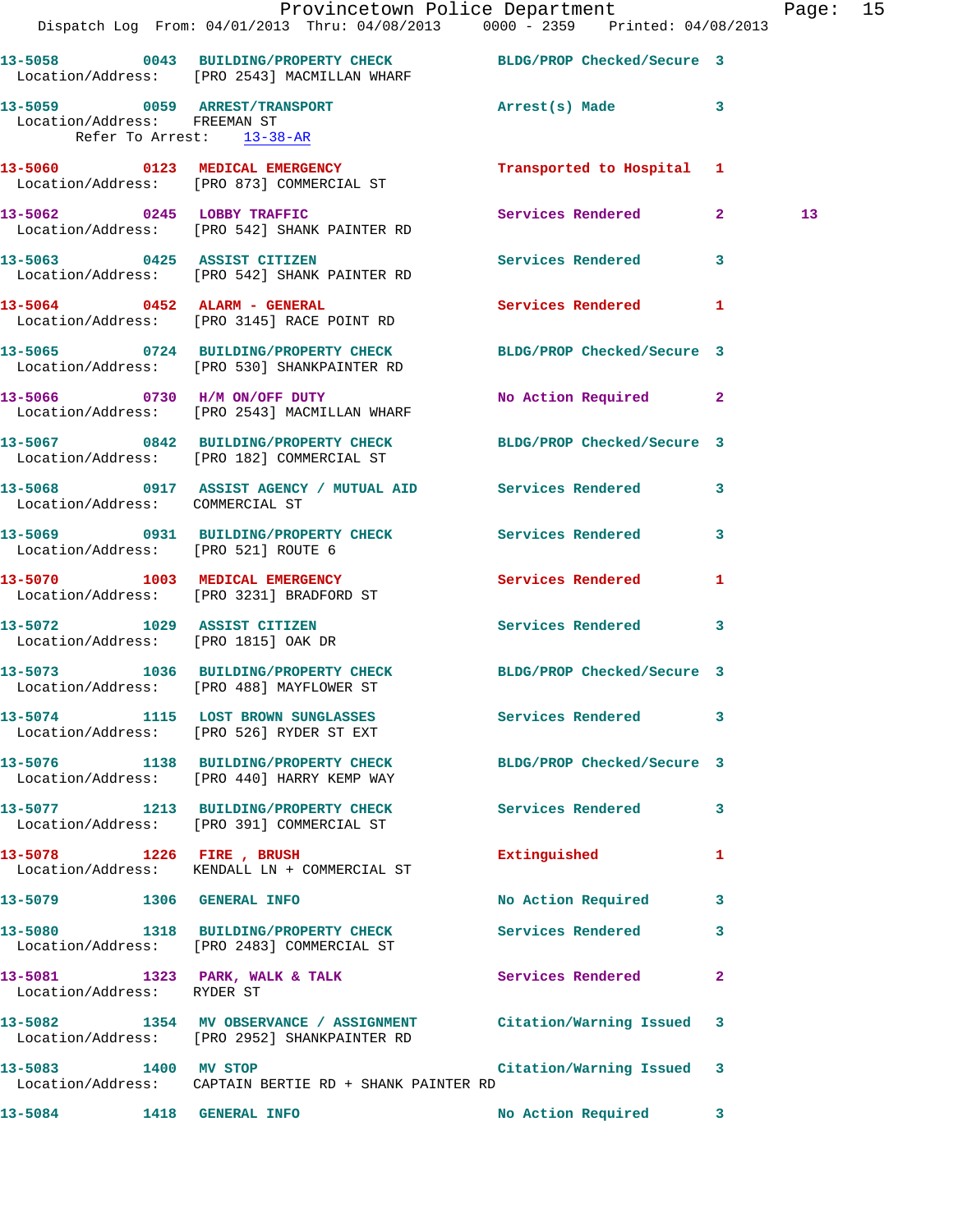|                                                              | Provincetown Police Department The Page: 16<br>Dispatch Log From: 04/01/2013 Thru: 04/08/2013   0000 - 2359   Printed: 04/08/2013 |                            |              |
|--------------------------------------------------------------|-----------------------------------------------------------------------------------------------------------------------------------|----------------------------|--------------|
|                                                              | 13-5085 1506 MEDICAL EMERGENCY 1 Services Rendered 1<br>Location/Address: [PRO 1486] PEARL ST                                     |                            |              |
|                                                              | 13-5086 1650 FOLLOW UP<br>Location/Address: [PRO 542] SHANK PAINTER RD                                                            | Services Rendered          | $\mathbf{2}$ |
| 13-5087 1700 LOOSE DOG<br>Location/Address: BAYVIEW AVE      |                                                                                                                                   | Services Rendered          | $\mathbf{2}$ |
|                                                              | 13-5088 1814 MV STOP<br>Location/Address: [PRO 165] COMMERCIAL ST                                                                 | <b>VERBAL WARNING</b>      | 3            |
|                                                              | 13-5089 1856 BUILDING/PROPERTY CHECK BLDG/PROP Checked/Secure 3<br>Location/Address: [PRO 2543] MACMILLAN                         |                            |              |
| Location/Address: [PRO 571] ALDEN ST                         | 13-5090 2007 BUILDING/PROPERTY CHECK BLDG/PROP Checked/Secure 3                                                                   |                            |              |
| Location/Address: [PRO 2513] ROUTE 6                         | 13-5091 2008 MV OBSERVANCE / ASSIGNMENT No Action Required 3                                                                      |                            |              |
| Location/Address: [PRO 3222] ALDEN ST                        | 13-5092 2009 911 GENERAL                                                                                                          | SPOKEN TO                  | 1            |
| 13-5093 2019 MV STOP                                         | Location/Address: [PRO 2479] ROUTE 6                                                                                              | <b>VERBAL WARNING</b>      | 3            |
|                                                              | 13-5094 2029 MV STOP<br>Location/Address: [PRO 3554] ATLANTIC AVE                                                                 | <b>VERBAL WARNING</b>      | 3            |
|                                                              | 13-5095 2032 MV OBSERVANCE / ASSIGNMENT No Action Required 3<br>Location/Address: RYDER ST + BRADFORD ST                          |                            |              |
| 13-5096 2037 MV STOP<br>Location/Address: BRADFORD ST        |                                                                                                                                   | <b>VERBAL WARNING</b>      | 3            |
| Location/Address: [PRO 2513] ROUTE 6                         | 13-5097 2106 MV OBSERVANCE / ASSIGNMENT Services Rendered 3                                                                       |                            |              |
| Location/Address: [PRO 2518] ROUTE 6                         | 13-5098 2112 MV STOP                                                                                                              | <b>VERBAL WARNING</b>      | 3            |
|                                                              | 13-5099 2117 BUILDING/PROPERTY CHECK No Action Required<br>Location/Address: [PRO 2898] JEROME SMITH RD                           |                            |              |
| 13-5100 2127 MV STOP<br>Location/Address: [PRO 2521] ROUTE 6 |                                                                                                                                   | <b>VERBAL WARNING</b>      | 3            |
| 13-5101 2142 MV STOP                                         | Location/Address: [PRO 2818] CONWELL ST                                                                                           | <b>VERBAL WARNING</b>      | 3            |
|                                                              | 13-5102 2152 BUILDING/PROPERTY CHECK BLDG/PROP Checked/Secure 3<br>Location/Address: [PRO 519] RACE POINT RD                      |                            |              |
|                                                              | 13-5103 2315 BUILDING/PROPERTY CHECK BLDG/PROP Checked/Secure 3<br>Location/Address: [PRO 2898] JEROME SMITH RD                   |                            |              |
|                                                              | 13-5104 2318 BUILDING/PROPERTY CHECK<br>Location/Address: [PRO 2206] COMMERCIAL ST                                                | BLDG/PROP Checked/Secure 3 |              |
|                                                              | 13-5105 2330 MEDICAL EMERGENCY<br>Location/Address: [PRO 2761] COTTAGE ST                                                         | Transported to Hospital 1  |              |
| For Date: $04/08/2013$ - Monday                              |                                                                                                                                   |                            |              |
| Location/Address: [PRO 2543] MACMILLAN                       | 13-5106 0010 BUILDING/PROPERTY CHECK BLDG/PROP Checked/Secure 3                                                                   |                            |              |
|                                                              | 13-5107 0026 BUILDING/PROPERTY CHECK BLDG/PROP Checked/Secure 3                                                                   |                            |              |

Location/Address: [PRO 3318] CEMETERY RD